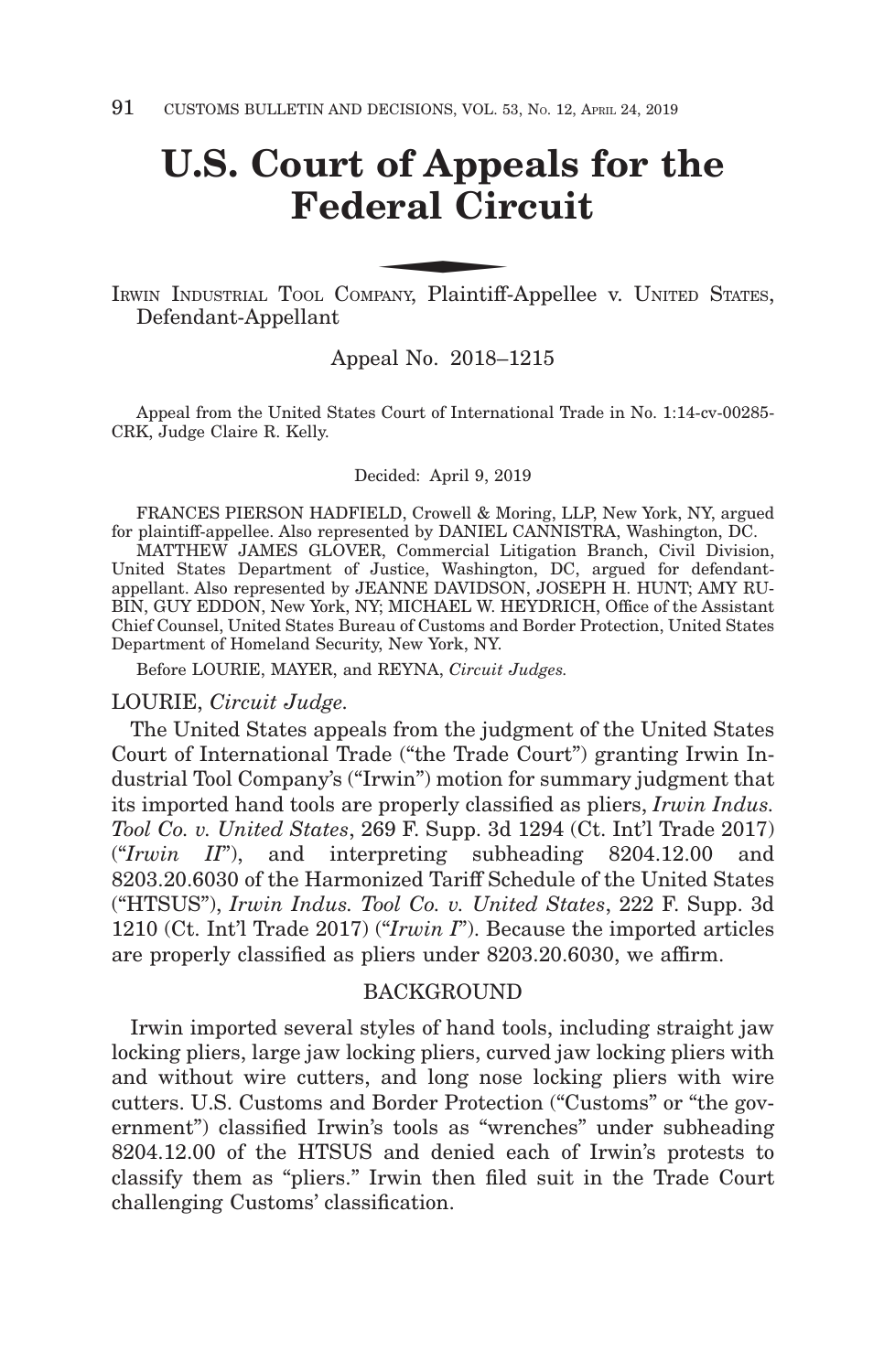The Trade Court denied the government's motion for summary judgment that the tools are properly classified as wrenches, *Irwin I*, 222 F. Supp. 3d at 1229, but granted Irwin's motion for summary judgment that the tools are properly classified as pliers, *Irwin II*, 269 F. Supp. 3d at 1305. In its response to Irwin's motion, the government moved for reconsideration of the court's order construing the tariff terms, which the court also denied. *Id.* at 1305–06.

The Trade Court first interpreted the term wrenches found in subheading 8204.12.00. It reviewed a series of dictionary definitions and industry standards before concluding that the term wrenches is an *eo nomine* term not controlled by use. The court interpreted wrenches to mean "a hand tool that has a head with jaws or sockets having surfaces adapted to snugly or exactly fit and engage the head of a fastener (such as bolt-head or nut) and a singular handle with which to leverage hand pressure to turn the fastener without damaging the fastener's head." *Irwin I*, 222 F. Supp. 3d at 1221 (footnote omitted).

The Trade Court then conducted a similar analysis for the term pliers in subheading 8203.20.6030 of the HTSUS and found the "common and commercial meaning of 'pliers' refers to a versatile hand tool with two handles and two jaws that are flat or serrated and are on a pivot, which must be squeezed together to enable the tool to grasp an object; the jaws may, or may not, lock together to hold the object while using the tool." *Id*. at 1224.

Following these interpretations, the Trade Court denied the government's motion for summary judgment that the tools at issue are properly classified as wrenches and granted Irwin's motion that the tools are pliers. In the court's view, the undisputed facts demonstrated that the products at issue were pliers within subheading 8203.20.6030 because the tools "1) are versatile hand tools, 2) have two handles, and 3) have two jaws, that are flat or serrated and are on a pivot, which can be squeezed together to enable the tools to grasp an object." *Irwin II*, 269 F. Supp. 3d at 1302.

The government appealed. We have jurisdiction under 28 U.S.C. §  $1295(a)(5)$ .

#### DISCUSSION

The government argues that the Trade Court erred in classifying the imported goods under 8203.20.6030 as pliers. According to the government, the Irwin tools are wrenches, as a wrench is a "tool used to grasp an object and then turn or twist it (*i.e.*, apply torque)." Appellant's Br. 17. In support of this view, the government cites dictionary definitions that define wrenches as tools "used for holding, twisting, or turning a bolt, nut, screwhead, pipe or other object." *Id.*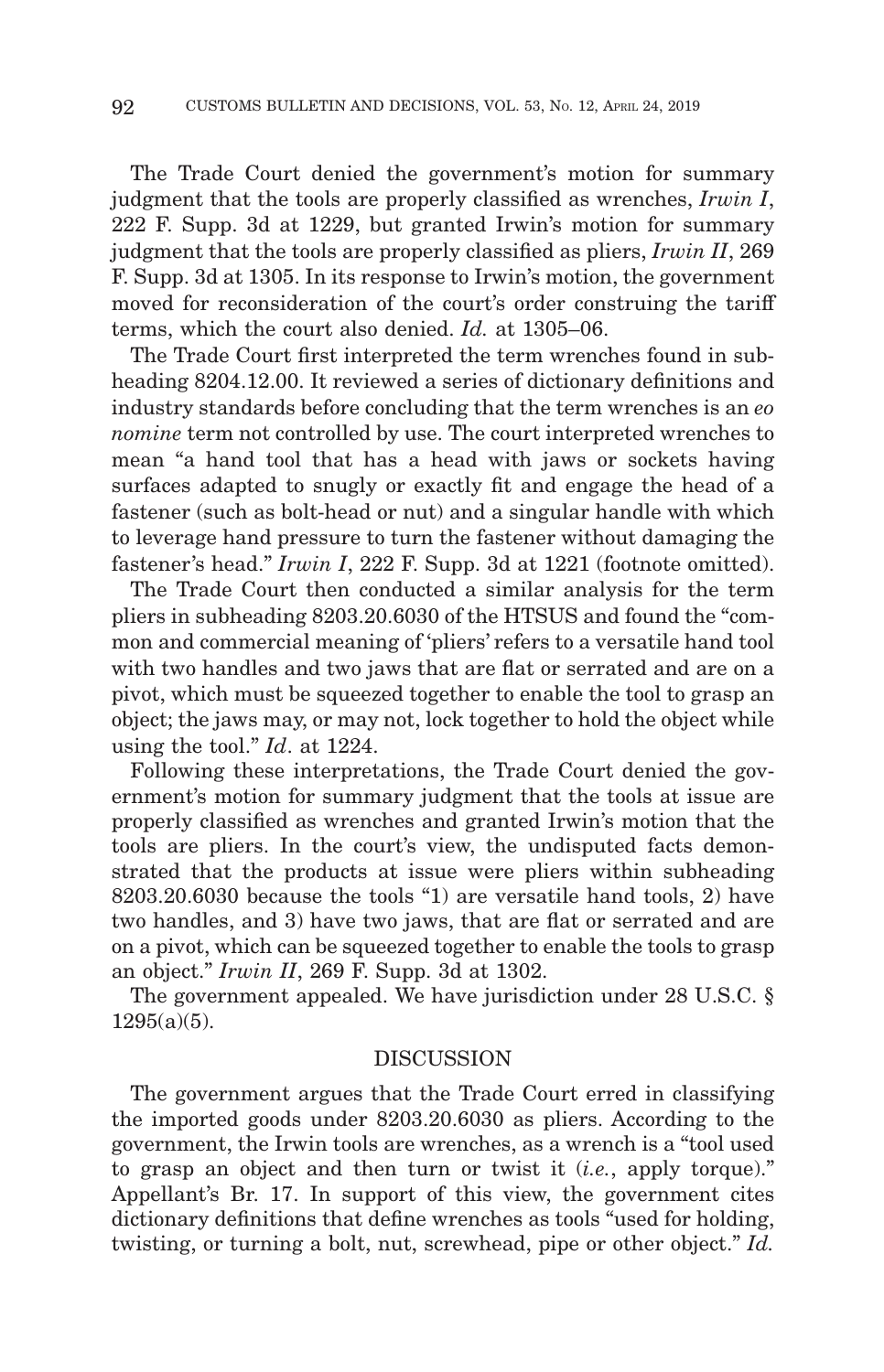at 18 (citing *Wrench*, Webster's Third New International Dictionary 2639 (3d ed. 2002), J.A. 532). The government further emphasizes that wrenches "are designed to carry out the twisting action described by the verb 'wrench.'" *Id.* at 24.

Irwin responds that the Trade Court's definition of wrench, which did not recite twisting action, was well-supported by both dictionary definitions and industry standards. Irwin maintains that the term wrench is an *eo nomine* term and is not defined by use. As an example, Irwin suggests that under the government's definition, a crowbar would become a wrench because of the action applied. Appellee's Br. 29.

Similar to its argument for the term wrench, the government contends that we should consider use in defining the term pliers and that pliers "refer[] to pincers with two handles and jaws adapted for manipulating small objects or for bending and shaping wire, sometimes including a wire cutter, and whose grasp is dependent upon maintaining continuous hand pressure." Appellant's Br. 36. According to the government, locking tools should not be included in the definition of pliers because "the primary purpose" of a locking mechanism is "to permit the maximum application of torque," "which is the function of a wrench." *Id.* at 37.

Irwin counters that heading 8203 is not defined by use and that the Trade Court's interpretation relied on a series of accepted dictionary definitions. Appellee's Br. 30–31. Irwin also maintains that the government has not offered evidence of a different commercial meaning that would justify a departure from the court's definition. *Id.* at 33.

Imported merchandise is classified under the HTSUS. "The HTSUS scheme is organized by headings, each of which has one or more subheadings; the headings set forth general categories of merchandise, and the subheadings provide a more particularized segregation of the goods within each category." *Orlando Food Corp. v. United States*, 140 F.3d 1437, 1439 (Fed. Cir. 1998).

A classification decision requires two steps. *Id.* The first step is the interpretation of the proper meaning of the relevant tariff provisions, which we review without deference. *Id.* ; *see also Roche Vitamins, Inc. v. United States*, 772 F.3d 728, 730 (Fed. Cir. 2014) (citing *Home Depot U.S.A., Inc. v. United States*, 491 F.3d 1334, 1335 (Fed. Cir. 2007)). Although we review the Trade Court's decision *de novo*, "we give great weight to the informed opinion of the [court] . . . and it is nearly always the starting point of our analysis." *Schlumberger Tech. Corp. v. United States*, 845 F.3d 1158, 1162 (Fed. Cir. 2017) (second alteration in original) (quoting *Nan Ya Plastics Corp. v. United States*, 810 F.3d 1333, 1341 (Fed. Cir. 2016)).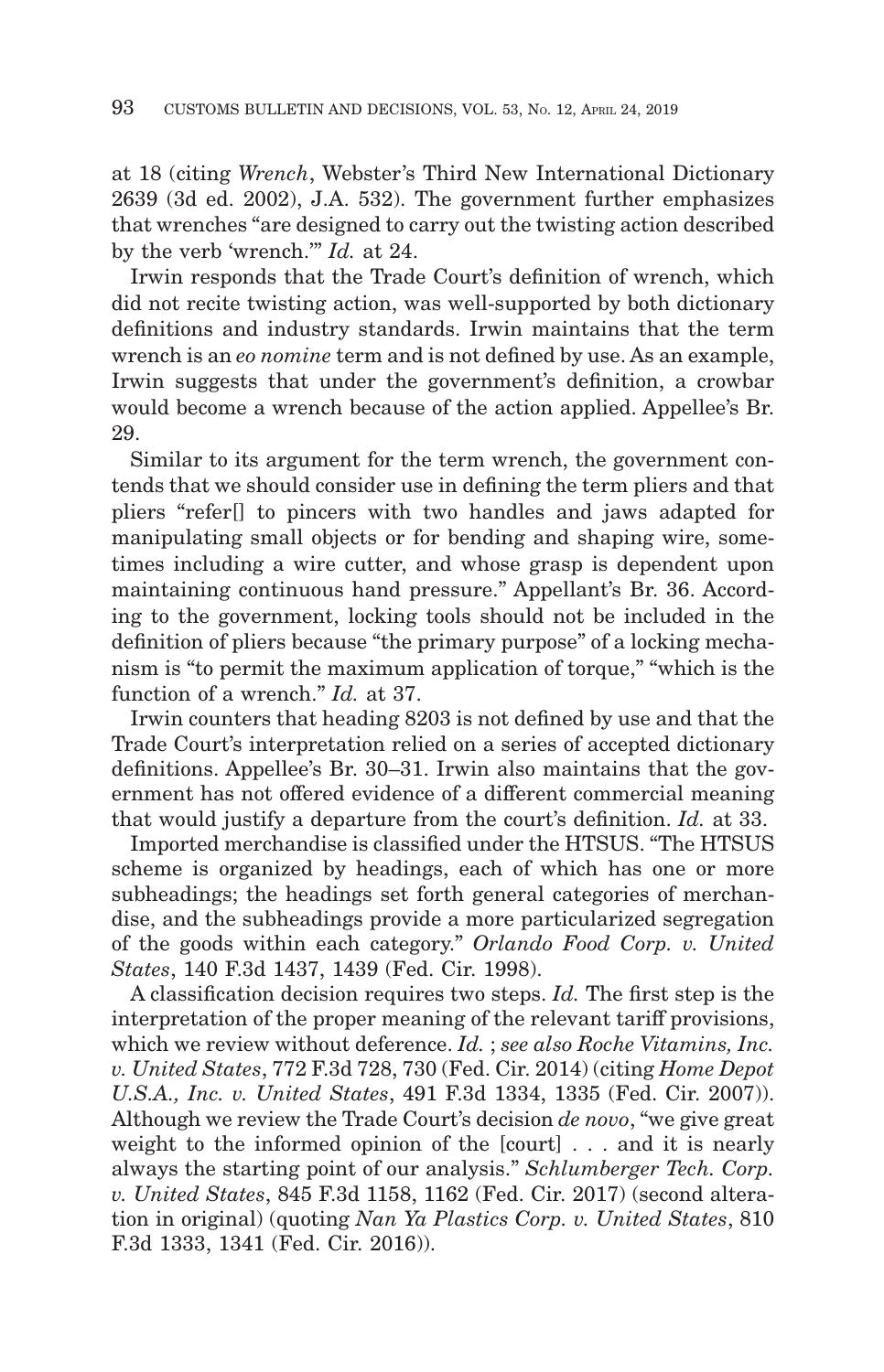For the second step of the inquiry, we determine whether the merchandise at issue falls within a particular tariff provision as properly interpreted. *Orlando Food*, 140 F.3d at 1439. We review the Trade Court's grant of summary judgment without deference but review its fact findings for clear error. *Home Depot*, 491 F.3d at 1335.

We begin our analysis by construing the tariff terms at issue. The two sections of the HTSUS that are relevant here are 8204.12.00, which governs wrenches, and 8203.20.6030, which governs pliers.

8204.12.00 reads as follows:

8204 Hand-operated spanners and wrenches (including torque meter wrenches but not including tap wrenches); socket wrenches, with or without handles, drives or extensions; base metal parts thereof:

. . .

8204.12.00 Adjustable, and parts thereof

HTSUS (2017).

8203.20.6030 reads as follows:

8203 Files, rasps, pliers (including cutting pliers), pincers, tweezers, metal cutting shears, pipe cutters, bolt cutters, perforating punches and similar handtools, and base metal parts thereof:

8203.20 Pliers (including cutting pliers), pincers, tweezers and similar tools, and parts thereof:

8203.20.60 Other (except parts) 8203.20.6030 Pliers

. . .

# *Id.*

Our analysis is governed by the principles set forth in the General Rules of Interpretation ("GRIs") and the Additional U.S. Rules of Interpretation. *See Orlando Food,* 140 F.3d at 1439. The GRIs are applied in numerical order, and a court may only turn to subsequent GRIs if the proper classification of the imported goods cannot be accomplished by reference to a preceding GRI. *Carl Zeiss, Inc. v. United States*, 195 F.3d 1375, 1379 (Fed. Cir. 1999); *Mita Copystar Am. v. United States*, 160 F.3d 710, 712 (Fed. Cir. 1998). GRI 1 provides that "for legal purposes, classification shall be determined according to the terms of the headings and any relative section or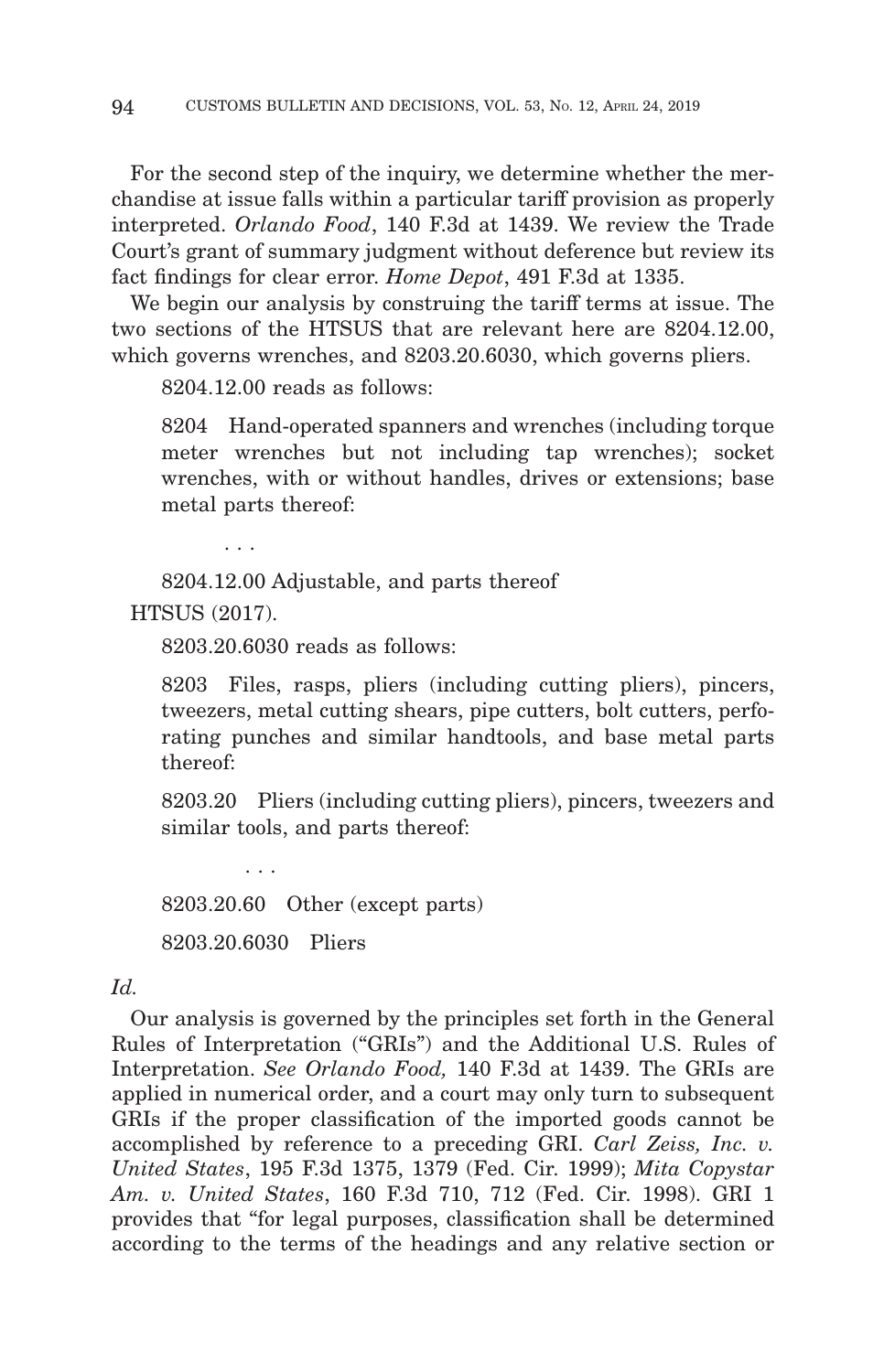chapter notes and, provided such headings or notes do not otherwise require, according to the [remaining GRIs]."

"Absent contrary legislative intent," we construe HTSUS terms "according to their common and commercial meanings, which are presumed to be the same." *Carl Zeiss*, 195 F.3d at 1379 (citing *Simod Am. Corp. v. United States*, 872 F.2d 1572, 1576 (Fed. Cir. 1989)). In interpreting a heading, "[a] court may rely upon its own understanding of the terms used and may consult lexicographic and scientific authorities, dictionaries, and other reliable information sources." *Id.* (citing *Baxter Healthcare Corp. of P.R. v. United States*, 182 F.3d 1333, 1337 (Fed. Cir. 1999)).

"An *eo nomine* designation, with no terms of limitation, will ordinarily include all forms of the named article." *Carl Zeiss*, 195 F.3d at 1379 (brackets omitted) (quoting *Hayes-Sammons Chem. Co. v. United States*, 55 C.C.P.A. 69, 75 (1968)). "[A] use limitation should not be read into an *eo nomine* provision unless the name itself inherently suggests a type of use." *Id.* (citing *Pistorino & Co. v. United States*, 599 F.2d 444, 445 (C.C.P.A. 1979); then citing *United States v. Quon Quon Co*., 46 C.C.P.A. 70, 72–73 (1959); and then citing *F.W. Myers & Co. v. United States*, 24 Ct. Cust. 178, 184–85 (1950)).

We agree with Irwin and the Trade Court that Irwin's tools are properly classified as pliers under heading 8203.20.6030 and that the term pliers is not defined by use. The term pliers refers to a versatile hand tool with two handles and two jaws that are flat or serrated and are on a pivot, which must be squeezed together to enable the tool to grasp an object. Several definitions of record describe pliers in this way. *See Pliers*, McGraw Hill Dictionary of Scientific and Technical Terms (6th ed. 2003), J.A. 631; *Irwin I*, 222 F. Supp. 3d at 1221–22.

Industry guidance further refines that definition. The American Standards for Mechanical Engineering ("ASME") standards detail several types of pliers, including locking pliers, pliers with serrated jaws, and pliers with smooth jaws, but all pliers described in the ASME standards have two handles and two jaws on a pivot. J.A. 143–46. Another industry publication specifically contemplates locking pliers as a subtype of pliers with many functions. Guide to Hand Tools: Selection, Safety Tips, Proper Use and Care 2–6 (Hand Tools Inst. 4th ed. 2007), J.A. 562. Locking pliers are described as unable to replace "open-end or box wrenches" because their use may damage fittings or fasteners. *Id.*

Accordingly, we adopt the Trade Court's definition of the term pliers in subheading 8203.60.2030 to mean a versatile hand tool with two handles and two jaws that are flat or serrated and are on a pivot, which must be squeezed together to enable the tool to grasp an object.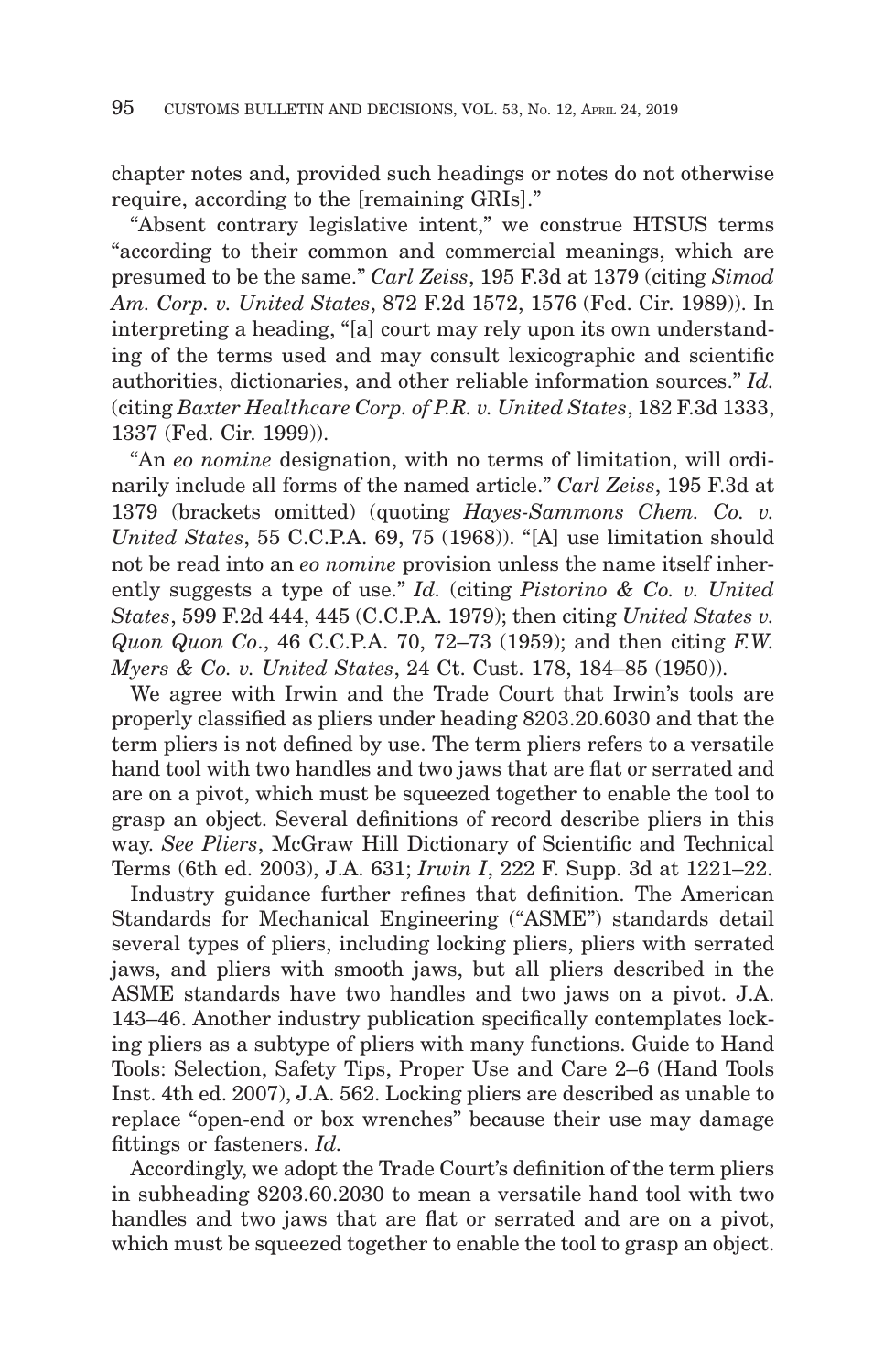*See Irwin I*, 222 F. Supp. 3d at 1224. The government does not contest that Irwin's tools should be classified as pliers under the above definition. Reply Br. 3.

On the other hand, the dictionary definitions of record describe a wrench as a hand tool consisting of a metal bar or lever with adjustable jaws, lugs, or sockets either at the end or between the ends that is used for holding, twisting or turning a bolt, nut screw head, pipe, or other object. *See Wrench,* Webster's Third New International Dictionary 2639 (3d ed. 2002), J.A. 532; *Irwin I*, 222 F. Supp. 3d at 1217–18.

The ASME standard for adjustable wrenches explains that wrenches consist "essentially of a frame (fixed jaw and handle), a moveable jaw, and a jaw opening adjustment mechanism." J.A. 160. Every wrench depicted in ASME's chapter on adjustable wrenches has only one handle. J.A. 161, 165. Another industry source, Guide to Hand Tools: Selection, Safety Tips, Proper Use and Care 1–1 (Hand Tools Inst. 4th ed. 2007), J.A. 553, explains that "[w]renches are designed for holding and turning nuts, bolts, cap screws, plugs and various threaded parts."

Accordingly, in view of the discussed dictionary definitions and industry sources, the term wrenches in HTSUS subheading 8204.12.00, as determined by the Trade Court, is an *eo nomine* term not defined by use, which has the following definition: a hand tool that has a head with jaws or sockets having surfaces adapted to snugly or exactly fit and engage the head of a fastener (such as a bolt-head or nut) and a frame with a singular handle with which to leverage hand pressure to turn the fastener without damaging the fastener's head. *See Irwin I*, 222 F. Supp. 3d at 1221. The government agrees that under this definition the tools at issue are not properly classified as wrenches. Reply Br. 3.

The government maintains that the terms pliers and wrenches both inherently suggest their use. Appellant's Br. 24–25. To be sure, design elements for both pliers and wrenches support their specific uses. Wrenches have jaws or sockets, for example, that allow them to be used to hold and turn nuts or fasteners. Similarly, pliers have jaws that allow a user to grasp an object. But merchandise may "possess[] some unique features relat[ing] to its intended use" without those features transforming its identity and creating a use limitation. *Kahrs Int'l, Inc. v. United States*, 713 F.3d 640, 646 (Fed. Cir. 2013); *see Carl Zeiss*, 195 F.3d at 1379 (holding that, although the microscopes at issue were exclusively used for surgery, this was "irrelevant to the question whether [the products fell] under the *eo nomine* provision 'compound optical microscope.'"). Even though the record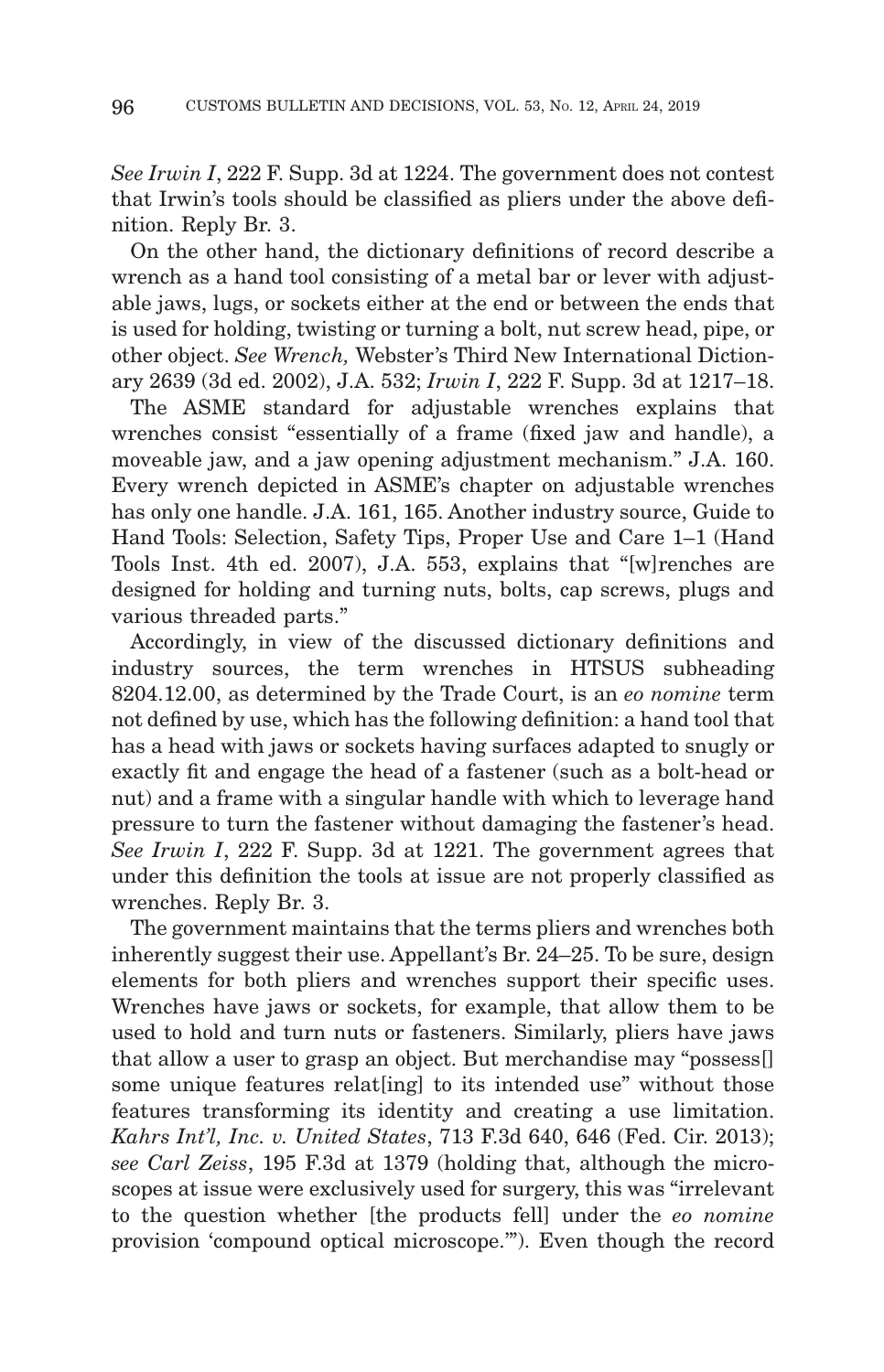suggests that the tools may be *designed* for a particular use, we determine that the language of the particular headings here does not imply that use or design is a defining characteristic.

For example, the ASME standards describe pliers in terms of their physical features, not their use. The standards discuss pliers in groups, categorizing them based on the shape and texture of the clamping surface. J.A. 143–144 (listing pliers with straight jaws, curved jaws, smooth jaws, clamps, and long noses). The standards detail the physical design of plier handles as "free from rough edges and sharp corners," with smooth, knurled, or impressed handgripping surfaces. J.A. 144.

Further, another industry source describes pliers as versatile and "adaptable for many jobs," Guide to Hand Tools: Selection, Safety Tips, Proper Use and Care 2–1 (Hand Tools Inst. 4th ed. 2007), J.A. 560, undercutting the government's claim that use is an important consideration for the definition of pliers. That same publication describes a series of pliers in terms of their physical attributes, including head and handle design, J.A. 560–62, and describes locking pliers as a type of pliers with multiple functions, J.A. 562.

Likewise, the ASME standards describe wrenches in terms of their physical characteristics, not their use, prescribing the "angle of the opening of the jaw" and that a wrench may optionally have a "moveable, jaw-locking device." J.A. 160. ASME further provides a table of "[w]rench [p]roperties," but none of these properties relates to use. J.A. 162. On this record, it is clear that use is not a defining feature of pliers or wrenches.

Moreover, headings 8203 and 8204 are unlike provisions for which we have considered use. Neither heading contains terms that we have interpreted to signal use provisions. *Cf. Len-Ron Mfg. Co. v. United States*, 334 F.3d 1304, 1313 & n.7 (Fed. Cir. 2003) (holding that the tariff term "of a kind" in the subheading "articles of a kind normally carried in the pocket or in the handbag" was a use provision). Nor do the terms in the headings inherently suggest use. *Cf. Orlando Food*, 140 F.3d at 1441 (holding that "preparation" in the tariff term "Sauces and preparations therefor" was controlled by use because the inclusion of the term "preparation" contemplated that some of the covered products would "be used to make sauces").

The government's use argument is based in large part on the Trade Court's decision in *Associated Consumers v. United States*, 565 F. Supp. 1044 (Ct. Int'l Trade), *aff'd*, 727 F.2d 1120 (Fed. Cir. 1983) (Table), where it interpreted the meaning of both wrenches and pliers under Item 648.97 of the Tariff Schedules of the United States ("TSUS"). However, we are of course not bound by any definitions of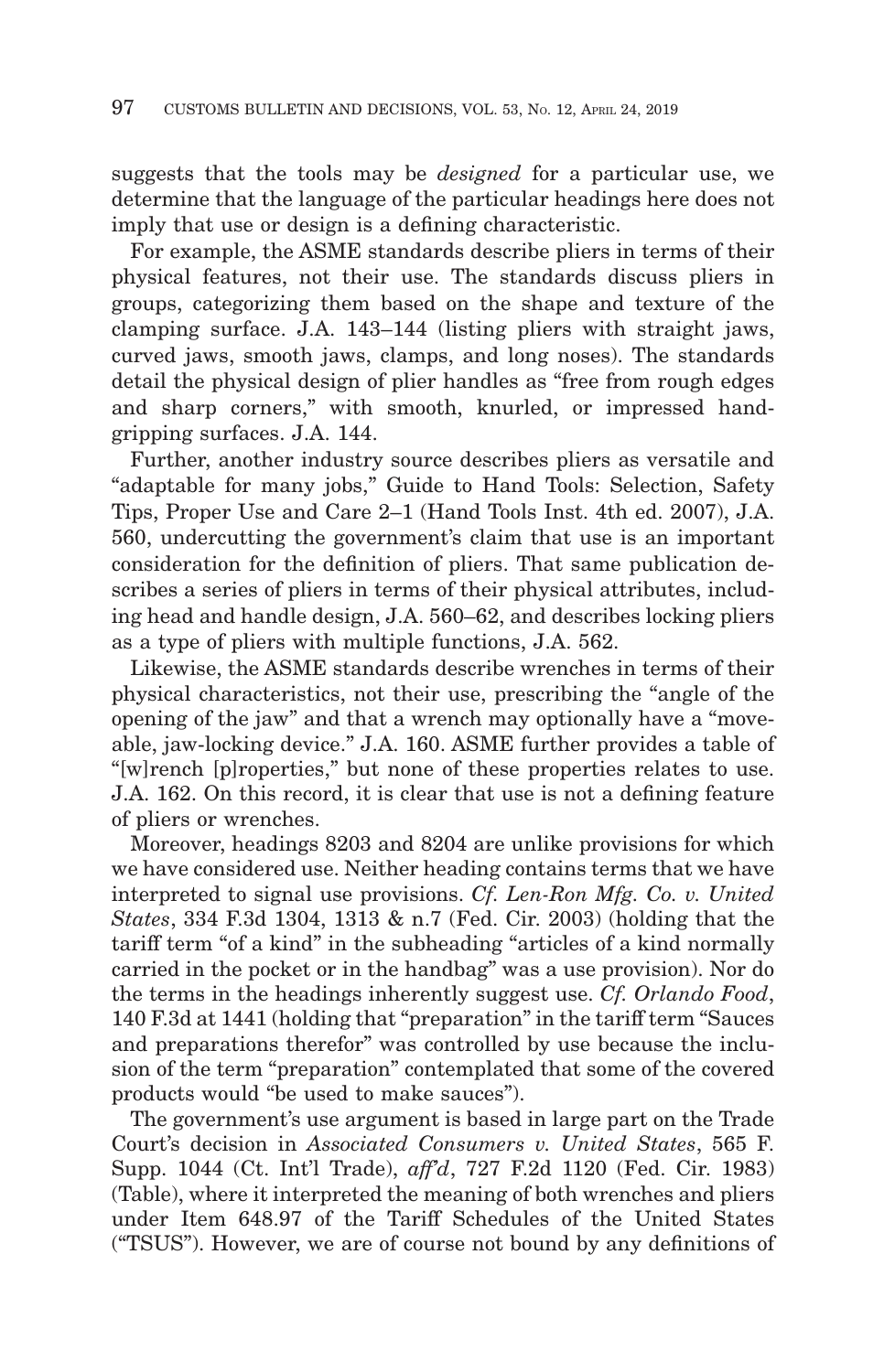wrenches and pliers in *Associated Consumers* because that was a decision of a court that is not binding on us, and that case was under a previous statute not applicable in this case*. See Mitsubishi Int'l Corp. v. United States*, 182 F.3d 884, 886 (Fed. Cir. 1999). The provisions interpreted by the *Associated Consumers* court are not identical to those at issue here, and thus that opinion carries limited persuasive weight. *See Marubeni Am. Corp. v. United States*, 35 F.3d 530, 533 (Fed. Cir. 1994). Moreover, *Associated Consumers* emphasized the twisting function of wrenches, in contrast to pliers, and that distinction is consistent with the Trade Court's decision in this case and our affirmance of that decision.

The government does not dispute that Irwin's tools are properly classified as pliers under the Trade Court's definitions, which we have adopted here. Reply Br. 3. We therefore need not discuss in detail the nature of Irwin's tools and analyze whether the tools fit into those definitions. Accordingly, we conclude that the Trade Court did not err in granting Irwin's motion for summary judgment that the tools at issue are properly classified as pliers.

## **CONCLUSION**

In sum, we affirm the Trade Court's interpretations of the term "wrenches" in 8204.12.00 and "pliers" in 8203.20.6030. Under those interpretations, Irwin's tools are properly classified as pliers, and we affirm the judgment of the Trade Court.

## **AFFIRMED**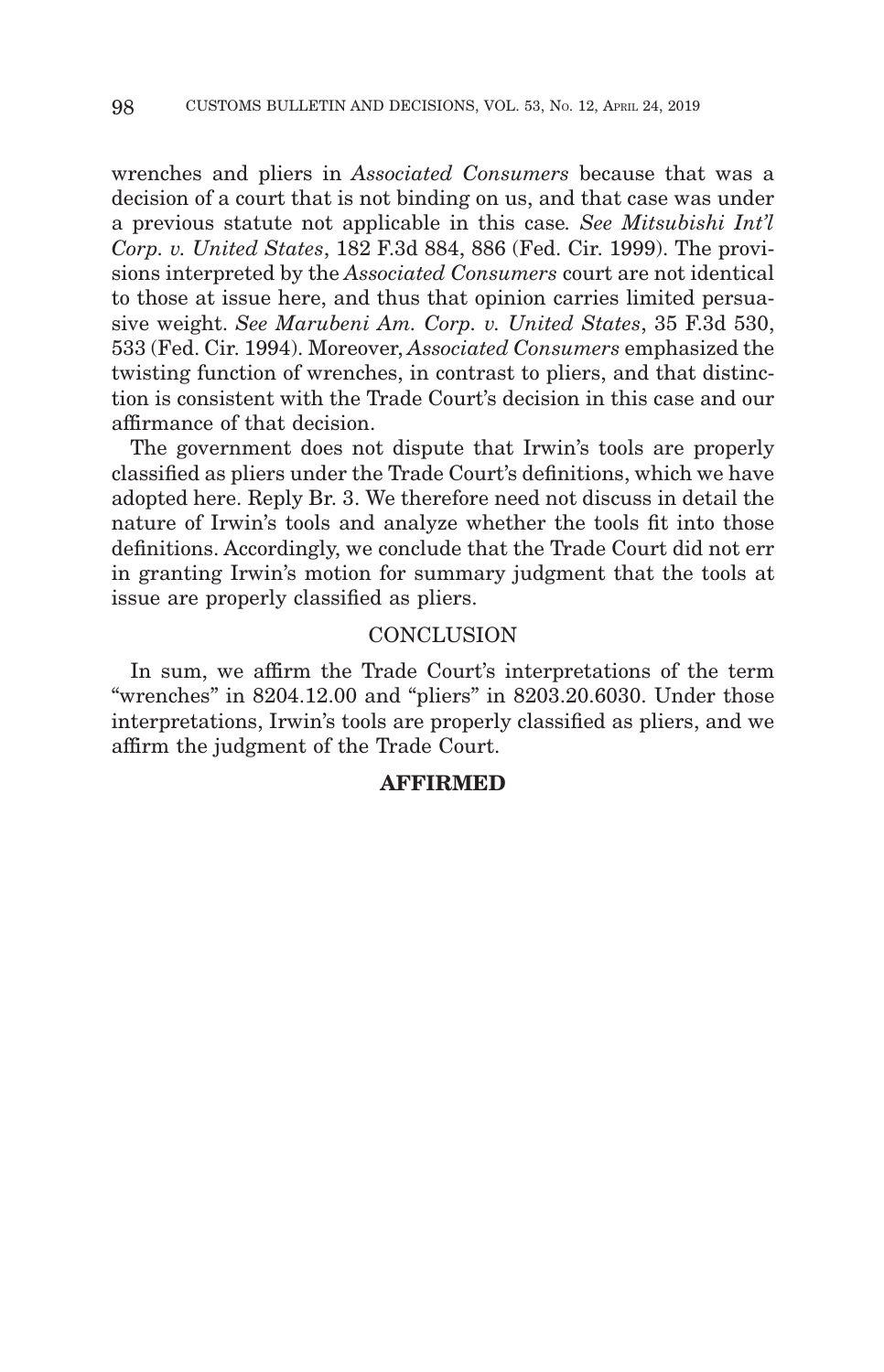## ABB, INC., Plaintiff-Appellee v. UNITED STATES, Defendant-Appellee HYOSUNG CORPORATION, HICO AMERICA SALES AND TECHNOLOGY, INC., Defendants v. HYUNDAI HEAVY INDUSTRIES CO., LTD., HYUNDAI CORPORATION, USA, Defendants-Appellants

#### Appeal No. 2018–1300

Appeal from the United States Court of International Trade in No. 1:15-cv-00108- MAB, Judge Mark A. Barnett.

#### Decided: April 5, 2019

ROBERT ALAN LUBERDA, Kelley Drye & Warren, LLP, Washington, DC, argued for plaintiff-appellee. Also represented by MELISSA M. BREWER, DAVID C. SMITH, JR.

JOHN JACOB TODOR, Commercial Litigation Branch, Civil Division, United States Department of Justice, Washington, DC, argued for defendant-appellee. Also represented by JEANNE DAVIDSON, FRANKLIN E. WHITE, JR., JOSEPH H. HUNT; CHRISTOPHER HYNER, United States Department of Commerce, Washington, DC.

DAVID EDWARD BOND, White & Case LLP, Washington, DC, argued for defendants-appellants. Also represented by RON KENDLER.

Before MOORE, SCHALL, and STOLL, *Circuit Judges.*

#### SCHALL, *Circuit Judge*.

Hyundai Heavy Industries, Co., Ltd. and Hyundai Corporation, USA (collectively, "Hyundai"), appeal the decision of the United States Court of International Trade in *ABB, Inc. v. United States*, 273 F. Supp. 3d 1186 (2017) ("*ABB II*"). In that decision, the Court of International Trade sustained the remand determination of the Department of Commerce ("Commerce") in the first administrative review of the antidumping duty order on large power transformers from the Republic of Korea ("Korea").

The issue before us is a narrow one. It is whether the Court of International Trade erred in affirming Commerce's determination to not make a circumstances of sale adjustment to normal value under 19 U.S.C. §  $1677b(a)(6)(C)(iii)$  in the form of a commission offset, where Hyundai, the party seeking the adjustment, incurred no commission expenses on home market sales and no commission expenses outside the United States on U.S. sales, but did incur commission expenses inside the United States on constructed export price sales in the United States. Finding no error in the decision of the court, we affirm.

#### BACKGROUND

I.

The antidumping statute provides for the assessment of duties on foreign merchandise being, or likely to be, sold in the United States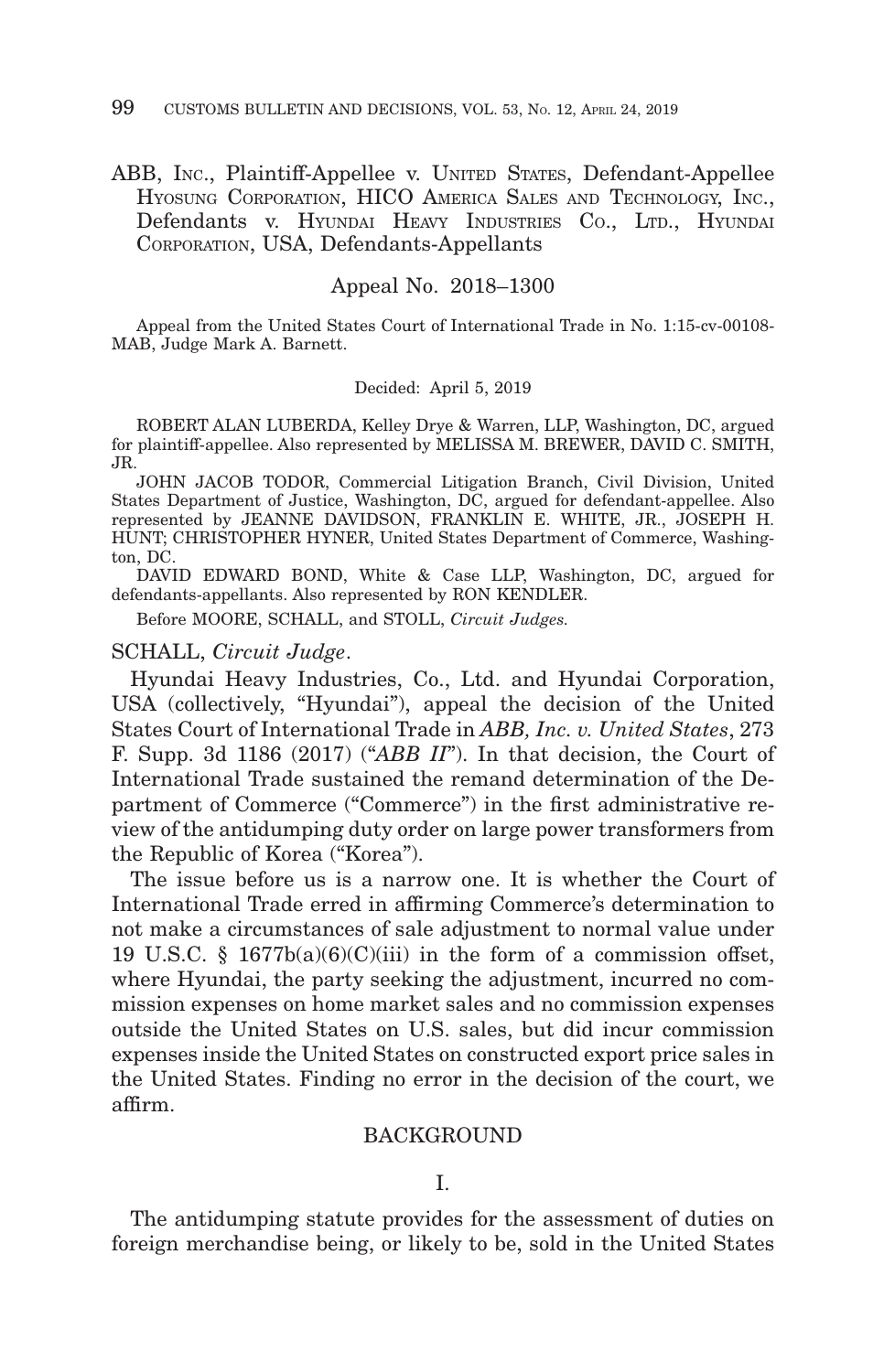"at less than its fair value." 19 U.S.C.  $\S$  1673.<sup>1</sup> An antidumping investigation is initiated when a domestic industry petitions Commerce to investigate allegations of such sales. *Sango Int'l, L.P. v. United States*, 484 F.3d 1371, 1373 (Fed. Cir. 2007). At the end of the investigation, if Commerce and the U.S. International Trade Commission ("ITC") have made the requisite determinations, Commerce publishes an order that directs customs officers to assess antidumping duties on imports of goods covered by the investigation. 19 U.S.C. § 1673e(a); *SolarWorld Ams., Inc. v. United States*, 910 F.3d 1216, 1220 (Fed. Cir. 2018). Each year after the order is published, if Commerce receives a request for an administrative review of the order, it reviews and determines the amount of any antidumping duty. 19 U.S.C. § 1675(a)(1).

For every administrative review, Commerce typically must "determine the individual weighted average dumping margin for each known exporter and producer of the subject merchandise." 19 U.S.C.  $§$  1677f-1(c)(1). The weighted average dumping margin reflects the amount by which "'normal value' (the price a producer charges in its home market) exceeds . . . 'export price' (the price of the product in the United States) or 'constructed export price.'" *See U.S. Steel Corp. v. United States*, 621 F.3d 1351, 1353 (Fed. Cir. 2010) (citing 19 U.S.C. § 1677(35)(A)). "Commerce uses a constructed export price [("CEP")] if 'before or after the time of importation, the first sale to an unaffiliated person is made by (or for the account of) the producer or exporter or by a seller in the United States who is affiliated with the producer or exporter.'" *Id.* at 1353 n.1 (citing Uruguay Round Agreements Act, Statement of Administrative Action, H.R. Doc. No. 103–316, at 822 (1994), *reprinted in* 1994 U.S.C.C.A.N. 4040, 4163 ("SAA")); see 19 U.S.C. § 1677a(b).

This case arises out of an antidumping duty order on large power transformers from Korea. *Large Power Transformers from the Republic of Korea*, 77 Fed. Reg. 53,177 (Dep't of Commerce Aug. 31, 2012) (antidumping duty order) ("*Antidumping Duty Order*"). The *Antidumping Duty Order* resulted from an antidumping duty investigation initiated by Commerce on August 10, 2011 in response to a request by various petitioners, including ABB Inc. ("ABB"). *See Large Power Transformers from the Republic of Korea*, 77 Fed. Reg. 9204 (Dep't of Commerce Feb. 16, 2012) (prelim. determination). The pe-

<sup>1</sup> In June 2015, Congress amended various statutes relating to antidumping. *See* Trade Preferences Extension Act of 2015, Pub. L. No. 114–27, §§ 501–07, 129 Stat. 362, 383–87 (2015). The amendments do not affect this appeal. *See Dates of Application of Amendments to the Antidumping and Countervailing Duty Laws Made by the Trade Preferences Extension Act of 2015*, 80 Fed. Reg. 46,793 (Aug. 6, 2015).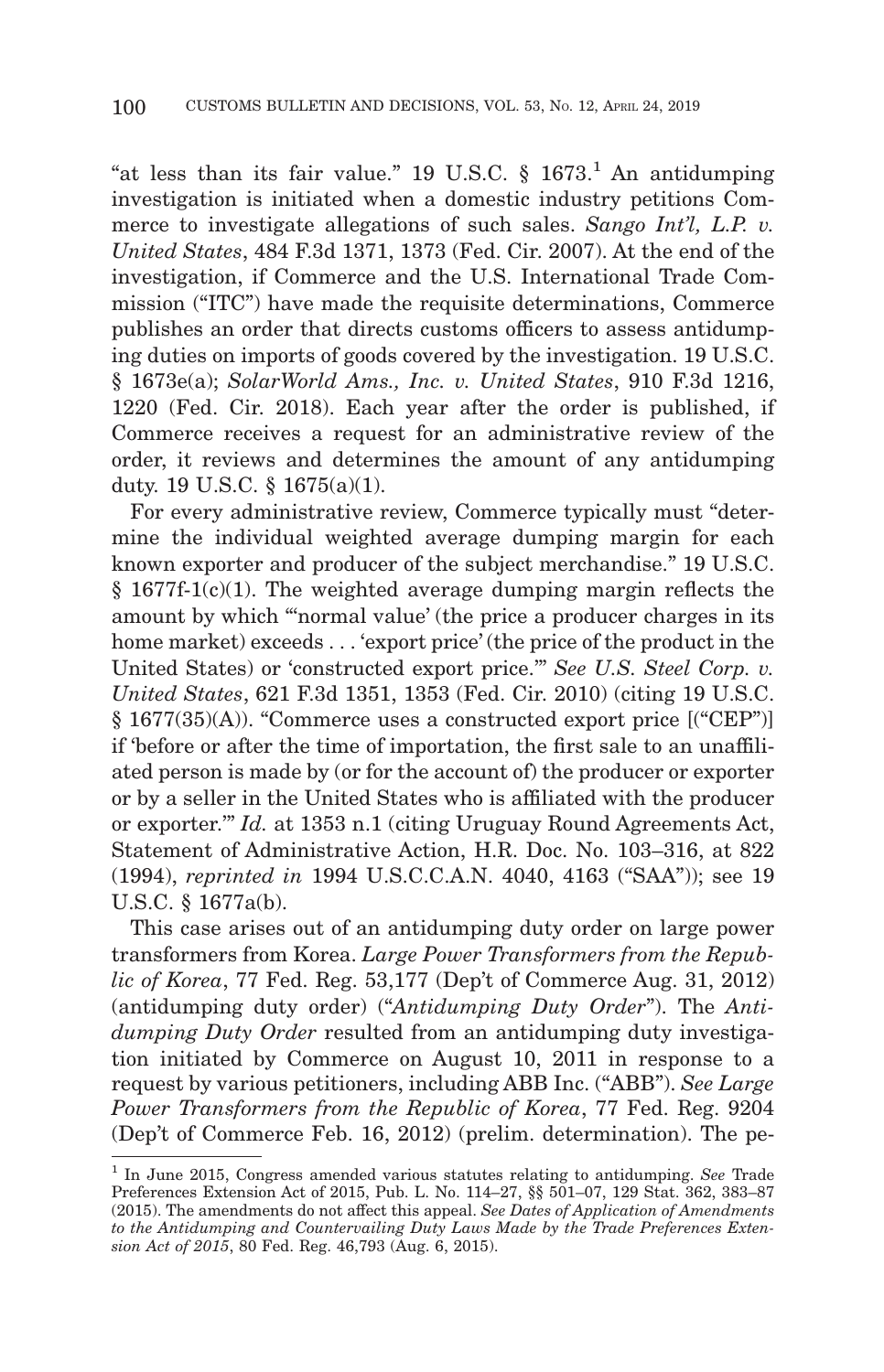riod of investigation was July 1, 2010, to June 30, 2011. *Id.* at 9205. Commerce selected Hyundai as a mandatory respondent in the investigation. *Id.*

On July 11, 2012, Commerce issued a final determination that imports of large power transformers from Korea were being, or were likely to be, sold in the United States at less than fair value. *Large Power Transformers from the Republic of Korea*, 77 Fed. Reg. 40,857 (Dep't of Commerce July 11, 2012) (final determination). On August 24, 2012, the ITC notified Commerce that a domestic industry in the United States was materially injured by reason of less-than-fairvalue imports of large power transformers from Korea. *Antidumping Duty Order*, 77 Fed. Reg. at 53,177. One week later, Commerce issued the *Antidumping Duty Order*.

II.

#### A.

On October 2, 2013, Commerce initiated the first administrative review of the *Antidumping Duty Order*. The review covered the period February 16, 2012, through July 31, 2013. *Initiation of Antidumping and Countervailing Duty Admin. Reviews and Req. for Revocation in Part*, 78 Fed. Reg. 60,834, 60,836 (Dep't of Commerce Oct. 2, 2013). The purpose of the review was to determine whether Hyundai had sold large power transformers in the United States at less than fair value during the period of review. 2 Consistent with its standard antidumping questionnaire, Commerce asked Hyundai to report whether it had incurred commissions for sales of the subject merchandise in the United States or in its home market. J.A. 169, 171–72. In response, Hyundai reported that it had incurred commissions on U.S. sales but not on sales in the Korean market. *Id.*

On September 24, 2014, Commerce published the preliminary results of its 2012–2013 review. *Large Power Transformers from the Republic of Korea*, 79 Fed. Reg. 57,046 (Dep't of Commerce Sept. 24, 2014) (prelim. admin. review) ("*Preliminary Results*"); *see* Mem. from David Cordell, Int'l Trade Analyst, to the File*, Analysis of Data Submitted by [Hyundai] in the Prelim. Results of the 2012*–*2013 Admin. Review of the Antidumping Duty Order on Large Power Transformers from the Republic of Korea*, (Dep't of Commerce Sept. 18, 2014) ("*Preliminary Analysis Memorandum*"). J.A. 173–74. In the

<sup>2</sup> Hyosung Corp. was a party to the first administrative review and, along with HICO America Sales and Technology, Inc. (collectively, "Hyosung"), was a defendant in the proceedings in the Court of International Trade. Hyosung is not a party to this appeal, however.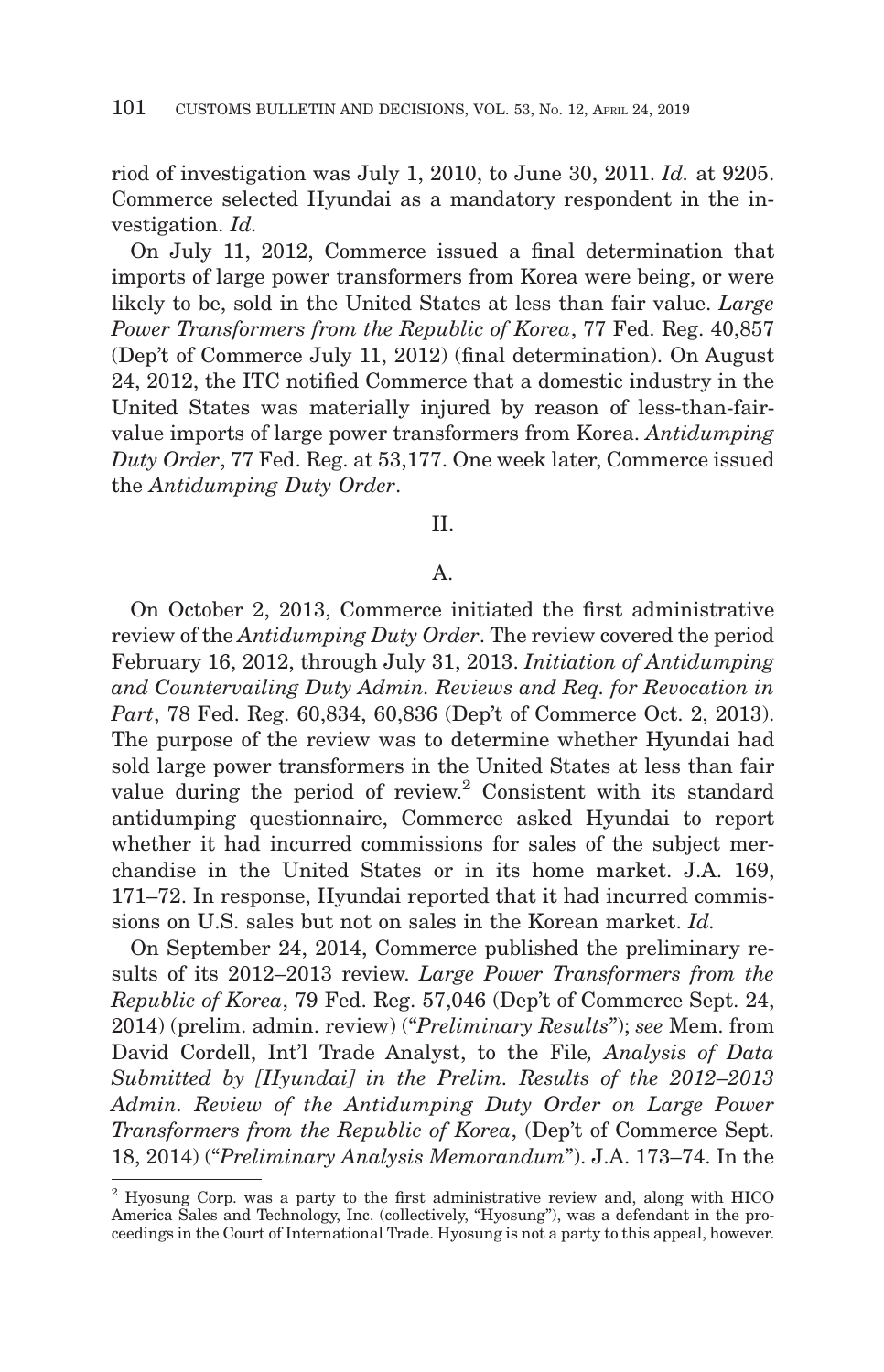*Preliminary Analysis Memorandum*, Commerce stated that Hyundai had reported no commissions in the home market, and that the only commissions paid were "incurred in the United States." J.A. 182, 185.3 Commerce made no explicit reference in the *Preliminary Analysis Memorandum* to granting or denying a commission offset under 19 C.F.R.  $§ 351.410(e).4$  Commerce stated, however, that it was including "COMMU" under the programming field "USCOMM" for "U.S. Commission Expenses." J.A. 182.5 This programming language evidently effected such an offset. See ABB Br. 21, 24.

Commerce issued the final results of its 2012–2013 review on March 31, 2015. *Large Power Transformers from the Republic of Korea*, 80 Fed. Reg. 17,034 (Dep't of Commerce Mar. 31, 2015) (final admin. review) ("*Final Results*"). In the *Final Results*, Commerce determined that Hyundai's weighted-average dumping margin for the 2012–2013 period of review was 9.53 percent. *Id.* at 17,035.

In response, ABB filed an allegation of ministerial error in the *Final Results*, requesting that Commerce take Hyundai's U.S. commissions and other expenses into account in the calculation of constructed export price profit, as required by 19 U.S.C.  $\S$  1677a(d)(3).<sup>6</sup> J.A. 216–20. Commerce agreed that this was indeed a ministerial error

5 In the standard dumping questionnaire, field "COMMU" is defined as "unit cost of commissions paid to selling agents and other intermediaries." J.A. 171. Field "USCOMM," is "meant to capture all commissions on [export price] sales, and those on [constructed export price] sales, incurred *outside* of the [United States]." Mem. from Abdelali Elouaradia, Acting Office Director, to James Maeder, Sr. Office Director, *Am. Final Results of the Anti-dumping Duty Admin. Review of Large Power Transformers from the Republic of Korea; 2012–2013: Allegations of Ministerial Errors at 3 (Dep't of Commerce Apr. 28, 2015)*<br>("Amended Final Results Memorandum"), J.A. 232.

Subsection (d) of 19 U.S.C. § 1677a states, in relevant part:

(d) Additional adjustments to constructed export price

For purposes of this section, the price used to establish constructed export price shall also be reduced by–

(1) the amount of any of the following expenses generally incurred by or for the account of the producer or exporter, or the affiliated seller in the United States, in selling the subject merchandise . . .

(A) commissions for selling the subject merchandise in the United States; . . . and

(3) the profit allocated to the expenses described in paragraph $[ ] (1) \ldots$ .

<sup>3</sup> Commerce used constructed export price in accordance with 19 U.S.C. § 1677a(b) because Hyundai's U.S. sales were made through a seller affiliated with the producer in Korea. *Preliminary Analysis Memorandum*, J.A. 180 & Appellants Br. 5.

<sup>4</sup> Section 351.410(e) states that Commerce "normally will make a reasonable allowance for other selling expenses if the Secretary makes a reasonable allowance for commissions in one of the markets under consideration[], and no commission is paid in the other market under consideration." As discussed in more detail below, the regulation implements 19 U.S.C. § 1677b(a)(6)(C)(iii), the statute providing for circumstances of sale adjustments to normal value.

ABB did not take issue with Commerce's deduction of Hyundai's U.S. commission expenses to establish constructed export price under §  $1677a(d)(1)$ .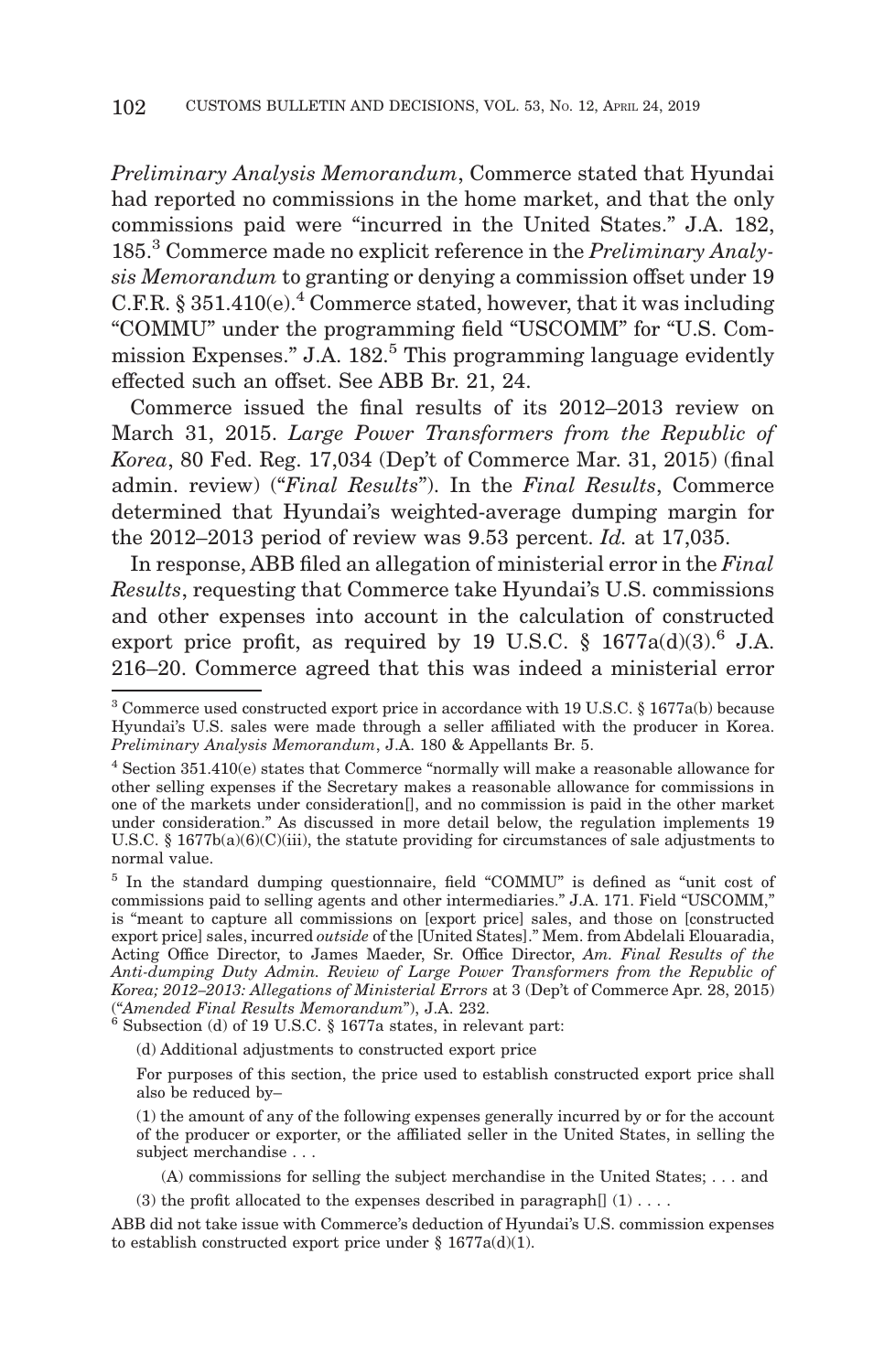and stated that it intended to correct it. *Amended Final Results Memorandum*, at 1–2, J.A. 230–31. Commerce also indicated that it had erred in including commissions that Hyundai had incurred in the United States in the programming field USCOMM. "Instead, these expenses should have been captured in field CEPOTHER," which "is meant to capture any other CEP expenses (incurred in the U.S.) commissions, direct selling, further manufacturing, *etc*." *Id.* at 3, J.A. 232; *see Large Power Transformers from the Republic of Korea*, 80 Fed. Reg. 26,001 (Dep't of Commerce May 6, 2015) (am. final admin. review) ("*Amended Final Results*"). In its *Amended Final Results*, Commerce determined Hyundai's dumping margin to be 13.82 percent. *Amended Final Results* at 26,002.

Hyundai then filed its own allegation of ministerial error, noting that under Commerce's analysis in the *Amended Final Results*, Hyundai was no longer receiving a home market commission offset because Commerce considers field USCOMM in calculating such an offset, but not field CEPOTHER. J.A. 235–38. Responding, Commerce agreed with Hyundai that "by including commissions in the CE-POTHER field we inadvertently failed to account for the commission offset as we originally intended (and did) in the preliminary and final results." *Large Power Transformers from the Republic of Korea*, 80 Fed. Reg. 35,628, 35,629 (Dep't of Commerce June 22, 2015) (second am. final admin. review) ("*Second Amended Final Results*"). In a memorandum to the file, Commerce explained that it had made the following corrections in response to Hyundai's claim of ministerial error:

We first moved U.S. commission expenses (field COMMU) from field "CEPOTHR" [sic] back to field "USCOMM" in the U.S. Margin Program. . . .

We next added field USCOMM to the constructed export price (CEP) profit calculation, and we deducted it from the U.S. net price calculation . . . to ensure that all U.S. selling expenses are accounted for in the calculation of CEP Profit, which was the basis of Petitioner's initial ministerial allegation. . . .

Finally we made . . . changes to the Macro Program to ensure that the U.S. commissions (field USCOMM), which was deducted from the CEP string, is not added back into normal value.

Mem. from David Cordell, Int'l Trade Compliance Analyst, to the File, *Analysis of Data Submitted by [Hyundai] in the Second Am. Final Results of the Antidumping Duty Admin. Review of Large Power*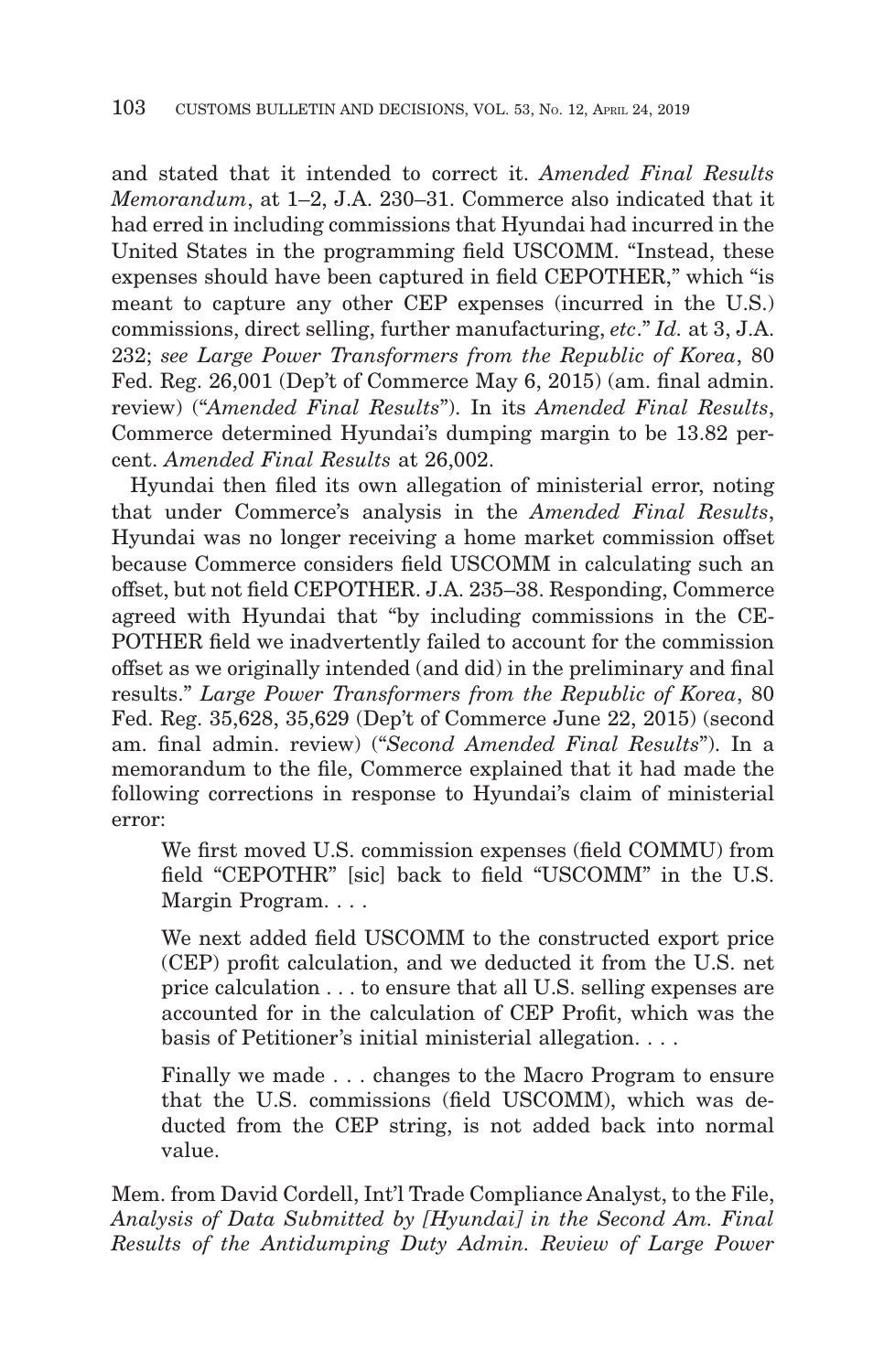*Transformers from the Republic of Korea; 2012*–*2013* (Dep't of Commerce June 15, 2015) ("*Second Amended Final Results Memorandum*"). J.A. 243–44. In the *Second Amended Final Results*, Hyundai's weighted-average dumping margin for the 2012–2013 period of review was 12.36 percent. *Second Amended Final Results* at 35,269.

B.

ABB filed suit in the Court of International Trade challenging, among other things, Commerce's grant of a home market commission offset to Hyundai. *ABB, Inc. v. United States*, 190 F. Supp. 3d 1159, 1164 (Ct. Int'l Trade 2016) ("*ABB I*"). Hyundai received a commission offset to normal value when Commerce "moved U.S. commission expenses (field COMMU) from field 'CEPOTHR' [sic] back to field 'US-COMM' in the U.S. Margin Program." J.A. 243. ABB argued that because Hyundai incurred its U.S. commission expenses inside the United States, Hyundai should not receive a commission offset to normal value. *ABB I*, 190 F. Supp. 3d at 1182. Hyundai responded that ABB had waived any challenge to the commission offset by failing to exhaust its administrative remedies before Commerce after receiving the *Preliminary Results* and the *Preliminary Analysis Memorandum*. *See id.* at 1182–83.7 ABB replied that it timely raised the issue because Commerce announced changes to its treatment of Hyundai's U.S. commissions in the Amended Final Results and the Second Amended Final Results. Id. at 1183.

The Court of International Trade determined in *ABB I* that Commerce's determination to grant a home market commission offset was inconsistent with Commerce's finding that Hyundai's commission expenses "were *incurred in the United States*." *Id.* at 1183 (quoting *Preliminary Analysis Memorandum* at 10, 13)*.* The court also found the *Preliminary Analysis Memorandum* "devoid of any reference to a commission offset." *Id.* The court continued, noting that by excluding U.S. commissions from the field that would normally include them, CEPOTHER, and instead including them in the USCOMM field in the *Second Amended Final Results*, Commerce suggested that it treated the commissions as if they were incurred *outside* the United States. *Id.* The court also noted that the margin calculation program accompanying the *Second Amended Final Results* itself indicated that CEPOTHER would include constructed export price commis-

<sup>7</sup> As noted above, it was not until the *Final Results* were issued that ABB alleged error. Even then, ABB claimed ministerial error only in Commerce's failure to take Hyundai's U.S. commissions and other expenses into account in the calculation of constructed export price profit, as required by 19 U.S.C. § 1677a(d)(3). ABB did not allege error in the granting of a home market commission offset under 19 C.F.R. § 351.410(e).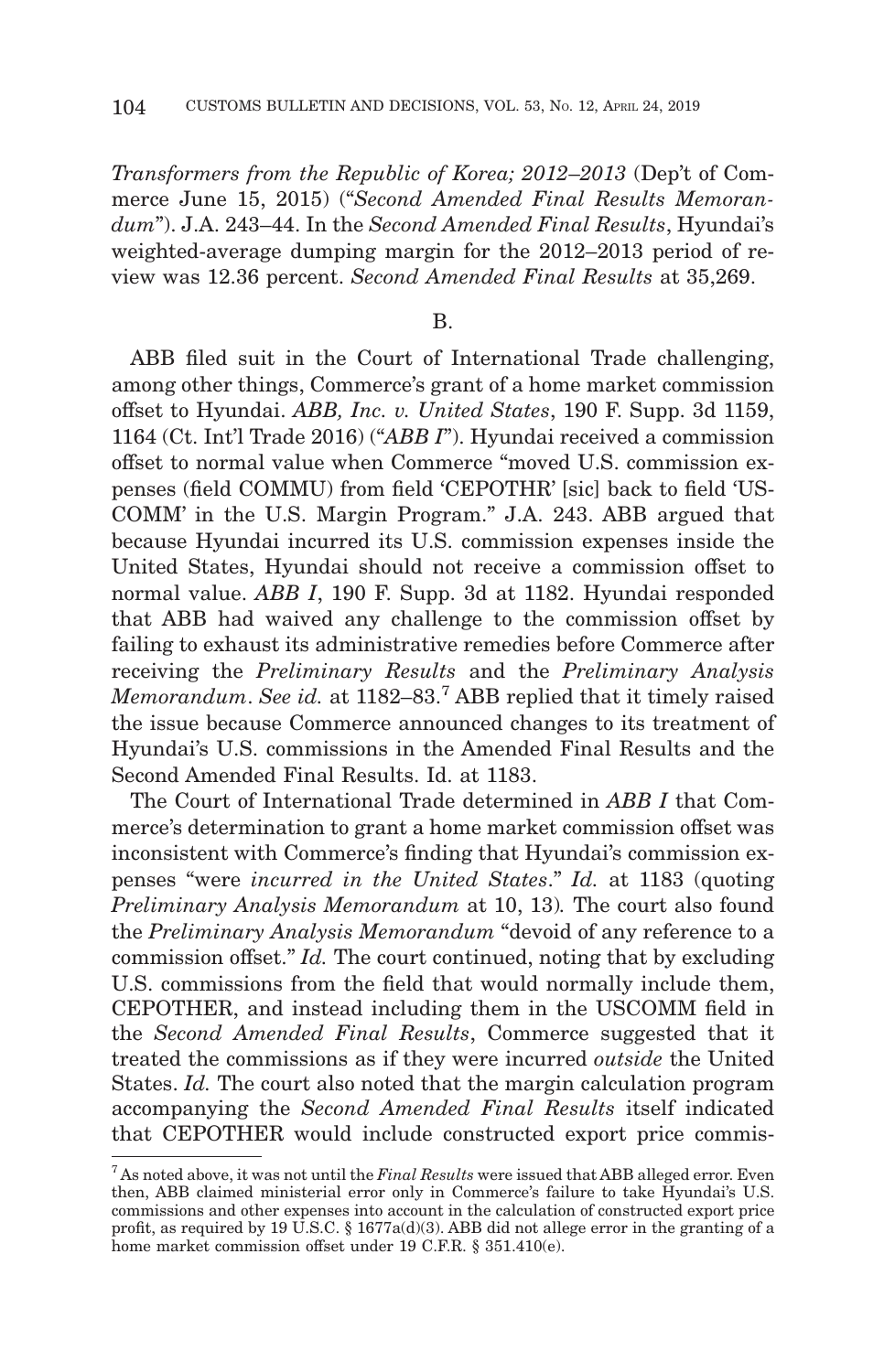sions incurred in the United States and that the description for the USCOMM field specifically stated "[d]o NOT include commissions on [constructed export price] sales incurred in the U.S. here." *Id.* (quoting *U.S. Margin Program Output (Second Amended Final Results)* (Dep't of Commerce June 2015)). "Thus," the court concluded, "Commerce's treatment of U.S. commissions . . . [was] inconsistent with its characterization of those commissions in the Second Amended Final Results." *Id.* at 1183–84.

The Court of International Trade also found that ABB did not exhaust its administrative remedies regarding the commission offset issue but that, in the circumstances of the case, exhaustion was not required:

Despite Commerce's general policy with respect to the treatment of U.S. commissions incurred inside and outside the United States, the Preliminary Analysis Memo indicates that Commerce was diverging from that policy. Nevertheless, Commerce did not discuss the implications of this divergence on whether it would provide a commission offset in this case. The Court finds that it is not appropriate to require ABB to have exhausted its administrative remedies in this case when Commerce failed to adequately address its treatment of commission offsets in the preliminary determination. Such notice was necessary in this particular case because Commerce indicated that it was not treating the U.S. commissions in accordance with its normal practice, but it did not explain the extent of its different treatment.

*ABB I*, 190 F. Supp. 3d at 1184 (citations omitted).

The court remanded for Commerce "to explain its treatment of the respondents' U.S. commissions, the record basis for such treatment, whether such U.S. commissions result in the granting of commission offsets, and the legal and factual basis for the granting or denial of the commission offsets." *Id.*

C.

As discussed in more detail below, on remand Commerce concluded that the evidence indicated that Hyundai's U.S. commissions were incurred inside the United States and that, as a result, a home market commission offset should not have been granted. *Final Results of Redetermination Pursuant to Court Remand*, 1:15-cv-00108- MAB, ECF No. 105, ("*Remand Results*"), J.A. 81. As a result, Commerce determined Hyundai's dumping margin to be 13.82 percent. J.A. 123–24. The Court of International Trade sustained the *Remand*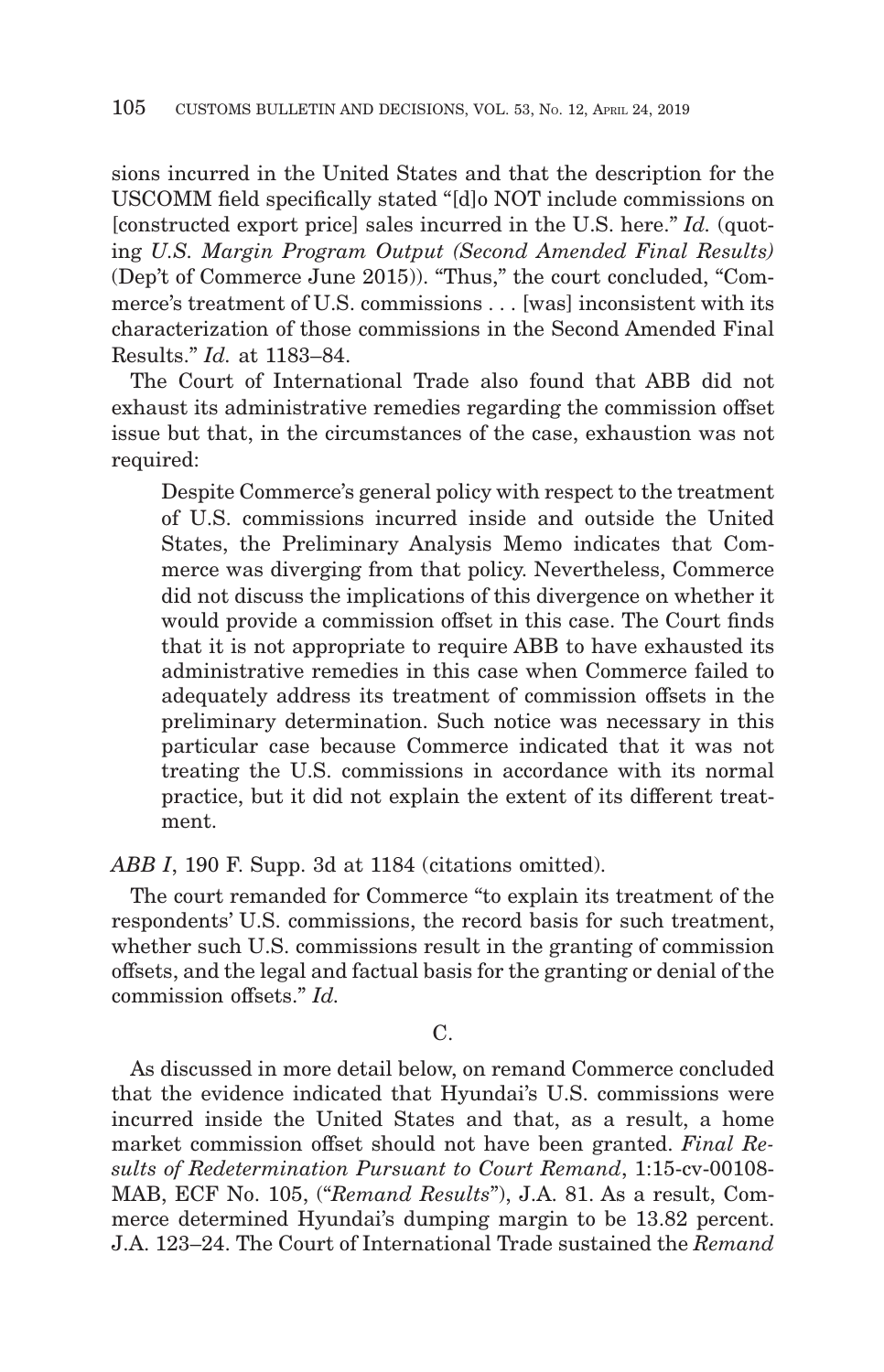*Results* in *ABB II*. The court determined that Commerce properly deducted Hyundai's U.S. commissions under  $\S$  1677a(d)(1)(A) to arrive at constructed export price. *See ABB II*, 273 F. Supp. 3d at 1194. The court also determined that Commerce did not err in not granting a home market commission offset under 19 U.S.C. §  $1677b(a)(6)(C)(iii)$  and its implementing regulation, 19 C.F.R. § 351.410(e). *Id.* at 1197.

Hyundai appeals, arguing that the Court of International Trade (1) abused its discretion by excusing ABB's failure to exhaust its administrative remedies, and (2) erred when it sustained Commerce's denial of a commission offset. We have jurisdiction pursuant to 28 U.S.C. § 1295(a)(5). We address the exhaustion issue first.

#### **DISCUSSION**

#### I.

Congress has directed the Court of International Trade to, "where appropriate, require the exhaustion of administrative remedies." 28 U.S.C. § 2637(d). As noted, in this case, the Court of International Trade found that ABB had not exhausted its administrative remedies with respect to its argument concerning the home market commission offset that Commerce granted Hyundai in the *Second Amended Final Results*. *ABB I*, 190 F. Supp. 3d at 1184. Nevertheless, the court determined that it would not "[be] appropriate to require ABB to have exhausted its administrative remedies . . . when Commerce failed to adequately address its treatment of commission offsets in the preliminary determination." *Id.* Citing *Boomerang Tube LLC v. United States*, 856 F.3d 908 (Fed. Cir. 2017), Hyundai argues that the Court of International Trade erred in waiving ABB's failure to exhaust its administrative remedies. Therefore, according to Hyundai, we should vacate the decisions of the court in *ABB I* and *ABB II* with respect to Hyundai and reinstate the *Second Amended Final Results*. Appellants Br. 14–18. We disagree.

We have stated that "the Court of International Trade . . . enjoys discretion to identify circumstances where exhaustion of administrative remedies does not apply." *Consol. Bearings Co. v. United States*, 348 F.3d 997, 1003 (Fed. Cir. 2003) (citing *Cemex, S.A. v. United States*, 133 F.3d 897, 905 (Fed. Cir. 1998)); *see China Kingdom (Beijing) Imp. & Exp. Co. v. United States*, No. 2018–1375, 2019 WL 1030071, at \*6 (Fed. Cir. Mar. 5, 2019) ("[Section] 2637(d) affords the [Court of International Trade] discretion through its inclusion of its 'where appropriate' clause." (citations omitted)). Accordingly, we review the Court of International Trade's exhaustion determination for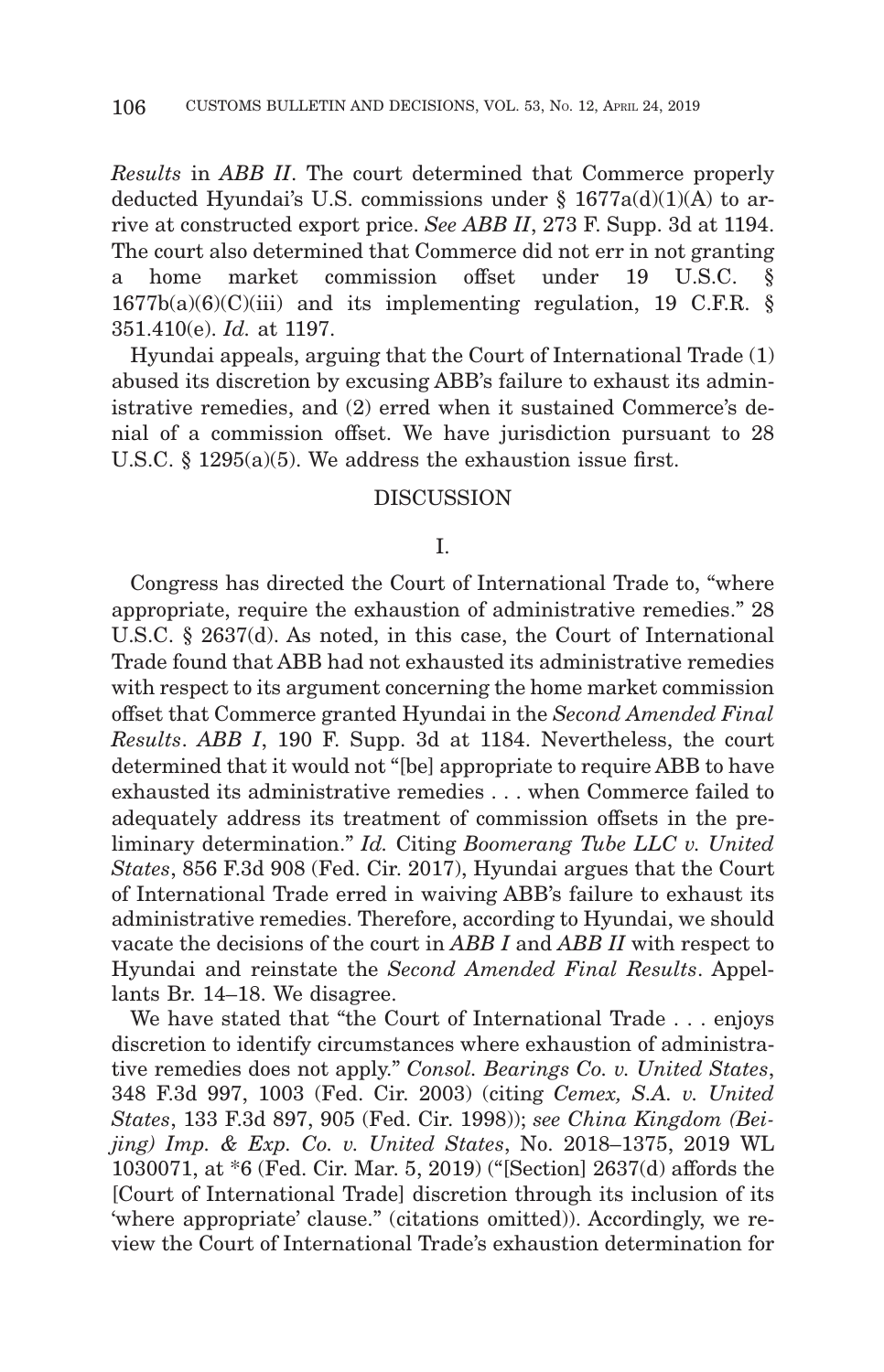an abuse of discretion. *See China Kingdom*, 2019 WL 1030071, at \*5. We conclude that, in this case, the court did not abuse its discretion in determining that it would not be appropriate to require ABB to have exhausted its administrative remedies. In our view, the circumstances identified by the court in *ABB I*—Commerce's divergence from its general policy with respect to the treatment of U.S. commissions incurred inside and outside the United States and its failure to discuss the implications of this divergence for this case—constituted "a strong contrary reason" for departing from the mandate of § 2637(d). *See Corus Staal BV v. United States*, 502 F.3d 1370, 1379 (Fed. Cir. 2007) ("Although [the] statutory injunction is not absolute, it indicates a congressional intent that, *absent a strong contrary reason*, the court should insist that parties exhaust their remedies before the pertinent administrative agencies." (emphasis added)). In other words, we conclude that legitimate, prudential concerns warranted both waiver of ABB's failure to exhaust its administrative remedies and a remand to Commerce for further consideration of the issue.

*Boomerang Tube*, upon which Hyundai relies, also involved an antidumping investigation. In that case, at the request of the petitioners, including Boomerang Tube LLC ("Boomerang") and United States Steel Corporation ("U.S. Steel"), Commerce initiated an investigation into whether oil country tubular goods ("OCTGs") from Saudi Arabia and other countries were being sold for less than fair value in the United States. *Boomerang Tube*, 856 F.3d at 909; *see also Boomerang Tube LLC v. United States*, 125 F. Supp. 3d 1357, 1359 (Ct. Int'l Trade 2015). For purposes of the investigation, Commerce selected Duferco SA ("Duferco"), the Saudi Arabian exporter for Jubail Energy Services Company ("JESCO"), as the sole mandatory respondent, JESCO being a voluntary respondent. *Boomerang Tube*, 856 F.3d at 909–10. JESCO had no viable home market sales so, in Commerce's preliminary determination, Commerce determined constructed value using sales of OCTGs by Saudi Steel Pipes Company ("Saudi Steel") under 19 U.S.C. § 1677b(e)(2)(B)(iii), which provides for using "any other reasonable method" in determining constructed value when normal value cannot be determined. *Id.* at 910 (quoting 19 U.S.C. § 1677b(e)(2)(B)(iii)); 19 U.S.C. § 1677b(a)(4). Subsequently, Boomerang challenged Commerce's reliance on the financial statements of Saudi Steel. *Id.* Duferco and JESCO argued in response that Commerce should continue to use Saudi Steel's financial statements or the financial statements of another Saudi entity. In the alternative, Duferco and JESCO argued that Commerce should calculate con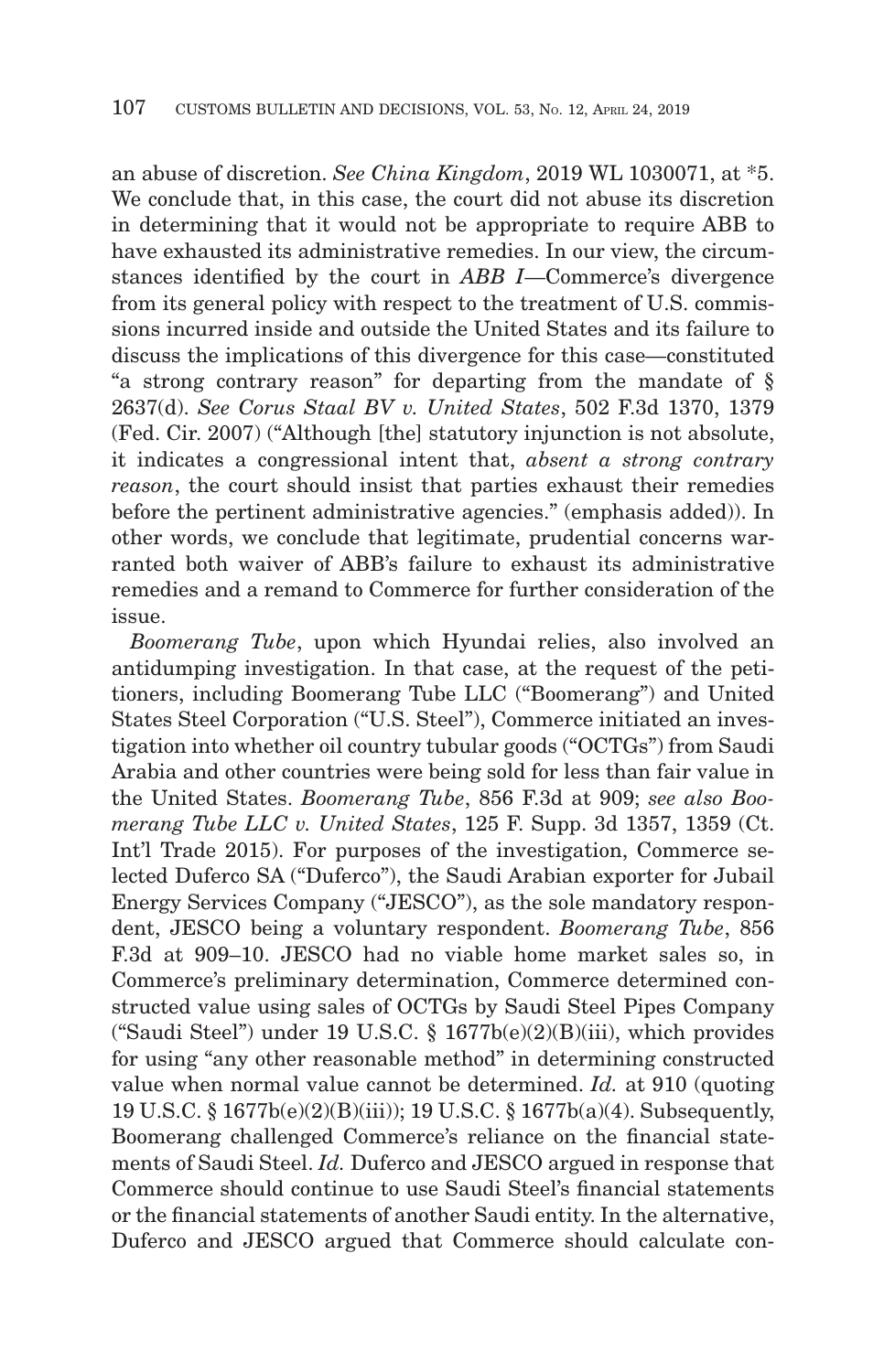structed value using the profit data from JESCO's sales of OCTGs to its affiliated Colombian distributor, which JESCO had previously submitted to Commerce. *Id.* at 910–11. In its rebuttal brief, Boomerang argued against using JESCO's Colombian sales. *Id.* at 911. It did not argue, however, that the affiliated Colombian distributor was a member of the Duferco entity, or that the Colombian sales were intra-company sales. *Id.*

In its final determination, Commerce calculated constructed value profit using JESCO's sales to its affiliated Colombian distributor. It did so because it viewed those sales as "the best available option" for making the calculation. *Id.* After correcting for a ministerial error, Commerce issued an amended final determination that imposed no antidumping duties because the dumping margin was de minimis. On appeal to the Court of International Trade, Boomerang and U.S. Steel argued that JESCO's sales to the Colombian distributor were intracompany transfers and therefore not an appropriate basis to calculate constructed value profit. *Id.* The Court of International Trade determined that although Boomerang and U.S. Steel did not make this argument before Commerce, requiring exhaustion was not warranted because Boomerang and U.S. Steel did not know Commerce was considering using the Colombian sales until it issued its final determination. *Id.* The court therefore ruled that it would "adjudicate on the merits the claims of all plaintiffs in th[e] litigation." *Id.* at 912 (quoting 125 F. Supp. 3d at 1363). Addressing the merits, the Court of International Trade affirmed Commerce's treatment of the Colombian distributor as a separate entity. *Id.* Accordingly, it left in place Commerce's determination of a de minimis dumping margin. *Id.*

On appeal, this court held that the Court of International Trade erred in waiving the exhaustion requirement. Specifically, we determined that the court abused its discretion in two respects. We stated first that the court's decision was "legally erroneous" to the extent that it stood for the proposition that Commerce must expressly notify parties that it intends to change its methodology between its preliminary and final determination, despite the inclusion of the relevant data in the record and the advancement of arguments related to that data before Commerce. *Id.* at 913. Second, we stated that the Court of International Trade's ruling was based upon the clearly erroneous finding of fact that Boomerang and U.S. Steel did not have an opportunity to raise their intra-company transfer objection to the use of the Colombian data. Noting that it was "undisputed that the data regarding JESCO's transactions with the affiliated distributor were in the record prior to Commerce's preliminary determination," we stated that Boomerang and U.S. Steel "either knew or should have known"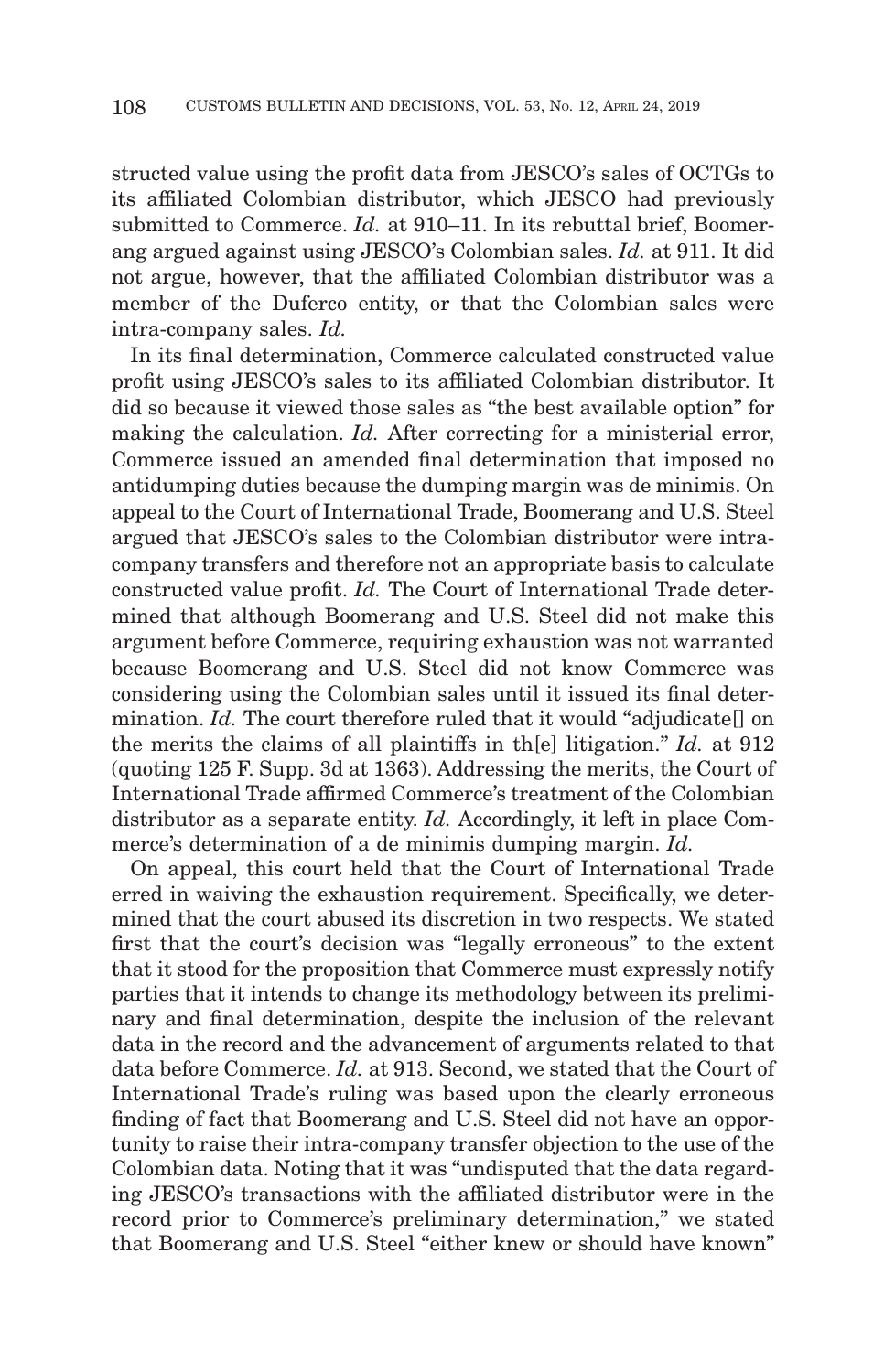that Commerce might consider the data. *Id.* We observed that Boomerang's rebuttal brief to Commerce revealed that Boomerang recognized and objected to JESCO's suggestion to use the Colombian data for constructed value profit, but that Boomerang did not argue that this was an intra-company transfer. *See id.* Thus, we found that Boomerang's and U.S. Steel's intra-company transfer argument was not exhausted and should not have been considered by the Court of International Trade. *Id.* We therefore held that the court should have dismissed Boomerang and U.S. Steel's appeal without reaching the merits and that it abused its discretion by failing to do so. We accordingly vacated the court's decision and remanded for further proceedings consistent with our opinion.

Our decision in *Boomerang Tube* rested on the determination that the Court of International Trade's decision with respect to waiver was based upon legal error and a clearly erroneous finding of material fact, neither of which exists here. Rather, in this case, the court exercised its discretion to excuse ABB's failure to exhaust because the *Preliminary Results* and *Preliminary Analysis Memorandum* showed that Commerce was diverging without adequate explanation from its usual treatment of commissions paid on U.S. sales. *See Preliminary Results*, 79 Fed. Reg. at 57,046; *Preliminary Analysis Memorandum* at J.A. 182, 185; *Tung Mung Dev. Co. v. United States*, 354 F.3d 1371, 1379 (Fed. Cir. 2004) ("[W]hile an agency is free to change its policy based on either a change of circumstances or a changed view of the public interest, 'an agency [that] chang[es] its course must supply a reasoned analysis' for the change." (quoting *Motor Vehicle Mfrs. Ass'n of United States v. State Farm*, 463 U.S. 29, 57 (1983))). *Boomerang Tube* plainly is different from this case.

We turn now to the merits of Hyundai's appeal.

II.

#### A.

We review a decision of the Court of International Trade de novo, applying anew the standard used by that court in reviewing the decision of Commerce. *Downhole Pipe & Equip., L.P. v. United States*, 776 F.3d 1369, 1373 (Fed. Cir. 2015) (citing *Mittal Steel Point Lisas Ltd. v. United States*, 548 F.3d 1375, 1380 (Fed. Cir. 2008)). We uphold Commerce's determinations unless they are "unsupported by substantial evidence on the record, or otherwise not in accordance with law." *Id.* (quoting 19 U.S.C. § 1516a(b)(1)(B)(i)). Although we review the decisions of the Court of International Trade de novo, we give great weight to the informed opinion of the Court of International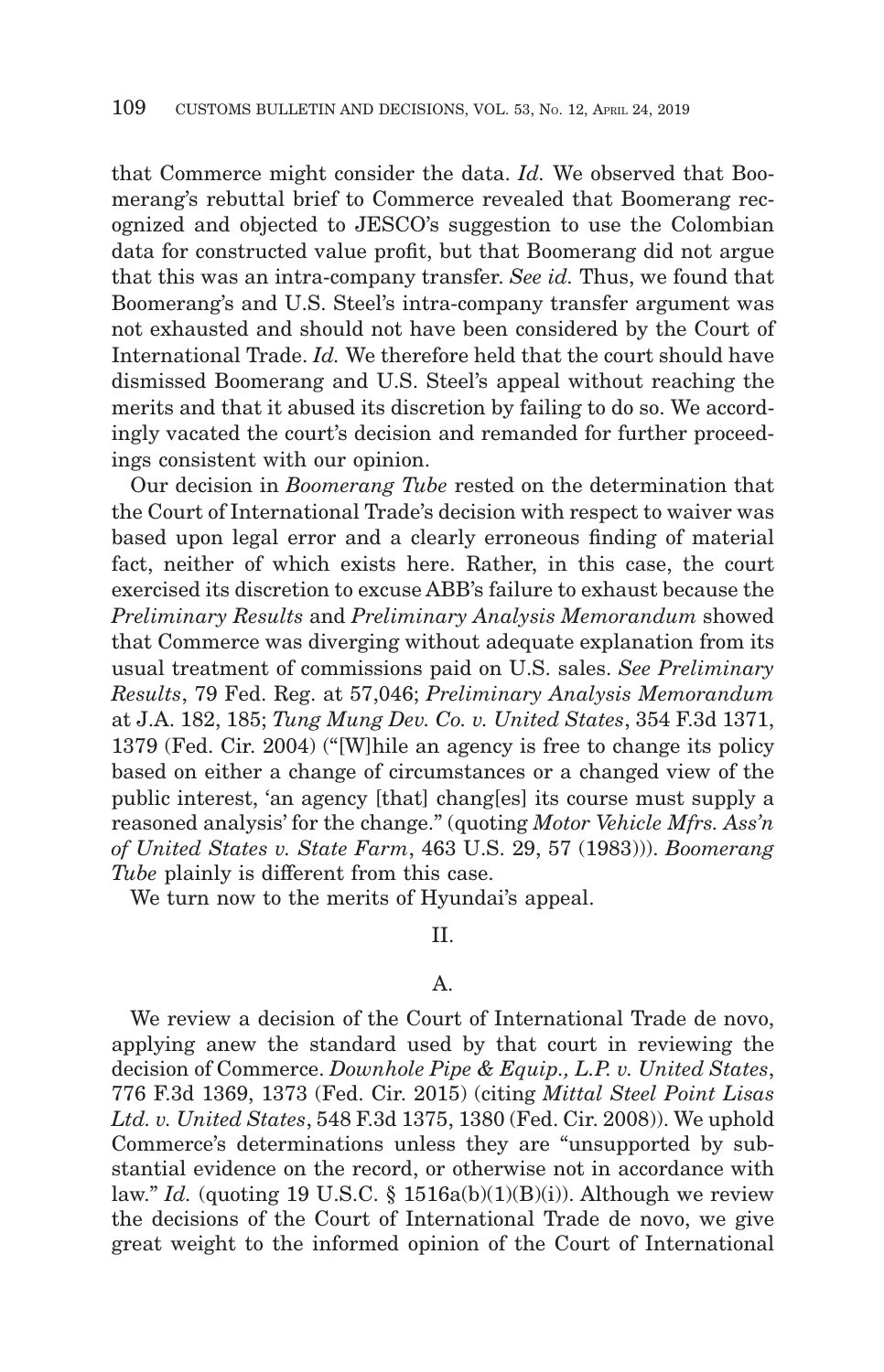Trade and it is nearly always the starting point of our analysis. *Nan Ya Plastics Corp. v. United States*, 810 F.3d 1333, 1341 (Fed. Cir. 2016).

## B.

In the *Remand Results*, Commerce found that Hyundai's U.S. commissions were incurred only inside the United States, which Hyundai does not dispute. Hyundai also does not dispute that Commerce properly deducted the commissions incurred inside the United States from the price used in calculating constructed export price under 19 U.S.C. § 1677a(d)(1)(A). Rather, Hyundai challenges Commerce's refusal to provide a commission offset as a circumstances of sale adjustment to normal value under 19 U.S.C. § 1677b(a)(6)(C)(iii) and 19 C.F.R. § 351.410(e).

Section 1677b(a) of 19 U.S.C. states:

In determining under this subtitle whether subject merchandise is being, or is likely to be, sold at less than fair value, a fair comparison shall be made between the export price or constructed export price and normal value. In order to achieve a fair comparison with the export price or constructed export price, normal value shall be determined as follows . . . .

Subsection  $(6)(C)(iii)$  of § 1677b(a) provides for an adjustment to normal value, i.e., the price at which the foreign product is sold in the exporting country, such that normal value "shall be . . . increased or decreased by the amount of any difference (or lack thereof)" between normal value and export price or constructed export price due to "other differences in the circumstances of sale."

The regulation set forth at 19 C.F.R. § 351.410, titled "Differences in circumstances of sale," implements  $\S 1677b(a)(6)(C)(iii)$ . It states:

(e) *Commissions paid in one market*. The Secretary normally will make a reasonable allowance for other selling expenses if the Secretary makes a reasonable allowance for commissions in one of the markets under consideration[], and no commission is paid in the other market under consideration. The Secretary will limit the amount of such allowance to the amount of the other selling expenses incurred in the one market or the commissions allowed in the other market, whichever is less.

In the *Remand Results*, Commerce determined that "when the commission expenses on U.S. sales are incurred in the United States and there are no commission expenses in the home market, which is the case here, such commission expenses are treated as CEP selling expenses and the commission expenses and allocated profit get de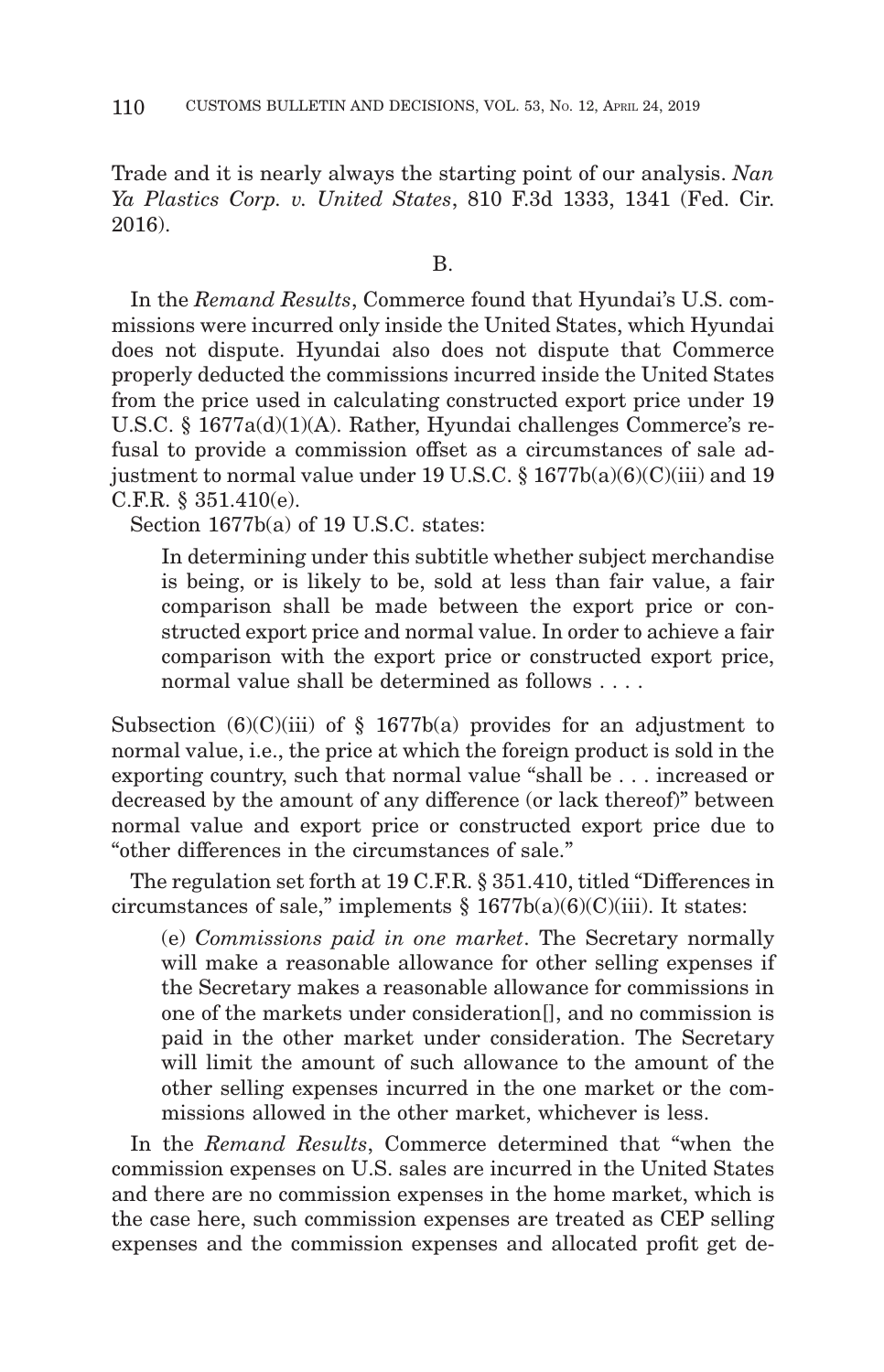ducted from the price used to establish CEP [under § 1677a(d)], and . . . there are no home market commission offsets granted." J.A. 118. "It is because such commissions for U.S. sales are only associated with economic activities occurring in the United States," Commerce added. J.A. 118–19. Commerce stated that although the statute and regulations do not distinguish directly between commissions incurred inside or outside the United States, Commerce takes into account the language of the statute and the SAA, which does consider whether commissions were paid in the United States. J.A. 115–16.<sup>8</sup> Specifically, the SAA provides:

[U]nder [19 U.S.C. § 1677a(d)], constructed export price will be calculated by reducing the price of the first sale to an unaffiliated customer in the United States by the amount of the following expenses (and profit) associated with economic activities *occurring in the United States*: (1) *any commissions paid in selling the subject merchandise*. . . .

 . . . Commerce is directed by [19 U.S.C. § 1677a(d)(1)(A)] to deduct commissions from constructed export price, *but only to the extent that they are incurred in the United States on sales of the subject merchandise*.

. . . .

 . . . In constructed export price situations Commerce will deduct direct expenses incurred in the United States from the starting price in calculating the constructed export price. However, direct expenses and assumptions of expenses incurred in the foreign country on sales to the affiliated importer will form a part of the circumstances of sale adjustment.

SAA at 823, 828, 1994 U.S.C.C.A.N. at 4163, 4167 (emphasis added).

Commerce explained that, "[i]n light of the statute and regulations," its practice has been "to distinguish two types of commissions paid on U.S. sales." J.A. 108. The first type is commissions incurred *inside* the United States, such as those in this case, for which Commerce arrives at constructed export price by deducting commissions and any related profit from the price used to establish constructed

<sup>8</sup> The SAA "shall be regarded as an authoritative expression by the United States concerning the interpretation and application of the Uruguay Round Agreements and this Act in any judicial proceeding in which a question arises concerning such interpretation or application." 19 U.S.C. § 3512(d).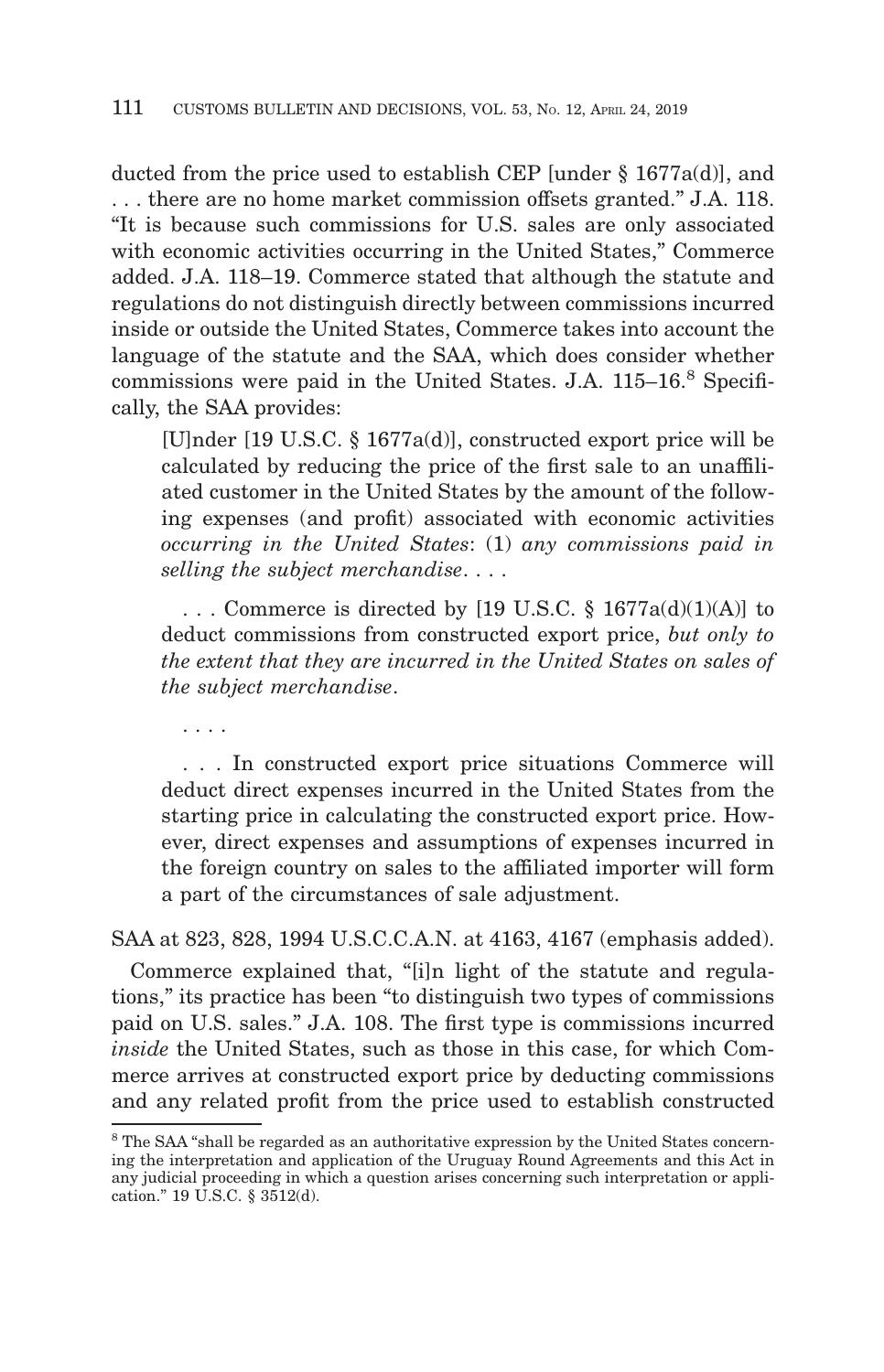export price. *Id.*9 In the case of commissions paid *outside* the United States on U.S. sales, and there were no such commissions here, Commerce explained that it "adds such commission expenses to normal value and offsets differences in home market commission expenses and such U.S. commission expenses incurred outside the United States, if any." *Id.*<sup>10</sup> Commerce stated that, by granting home market commission offsets in the form of an additional adjustment to normal value when U.S. commission expenses for the respective U.S. sales are incurred outside the United States, "a more appropriate *apples-to-apples* comparison between two markets can be achieved because such offsets capture the corresponding economic activities and associated expenses in the home market for the matching home market sales, while the commission expenses for U.S. sales [incurred outside of the United States] are added to normal value." *Id*. at 109–10. Commerce stated:

Because commissions incurred in the United States are not related to economic activities in the home market, there is no basis for granting a home market commission offset. Therefore, when commissions are incurred in the United States, our normal practice is to treat them as CEP selling expenses and to deduct [them] from the U.S. sales, with profit, while not granting a commission offset to normal value.

J.A. 111. Thus, in the *Remand Results*, Commerce construed 19 U.S.C. § 1677b(a)(6)(C)(iii) as not requiring a circumstances of sale adjustment in the form of a commission offset when there are no commission expenses incurred in the home market and no commission expenses (on U.S. sales) incurred outside the United States, because § 1677a(d) provides a specific way for Commerce to take into account commission expenses incurred inside the United States, the

<sup>9</sup> Commerce stated that in the standard margin program, commission expenses on U.S. sales incurred in the United States are included in field CEPOTHER, which is, along with a field for its corresponding profit, deducted from the U.S. price used to establish constructed export price, as required by 19 U.S.C.  $\S$  1677a(d)(1)(A) and (3). J.A. 112–13.

<sup>&</sup>lt;sup>10</sup> According to Commerce, commission expenses on U.S. sales incurred outside the United States are included in field USCOMM. Commerce explained that its standard margin program uses three sequential conditions to determine if commission offsets will be granted or denied in the calculation of normal value. J.A. 113. First, when home market commission expenses (field "COMMDOL" in the program) exceed USCOMM, a home market commission offset is granted to increase normal value, and thereby increase the dumping margin. When USCOMM is greater than COMMDOL, a home market commission offset is granted to decrease normal value, and thereby decrease the dumping margin. When USCOMM and COMMDOL are equal, there is no commission offset. Thus, when, as in this case, there are no U.S. commission expenses incurred outside the United States (USCOMM is zero), and no home market commissions are incurred (COMMDOL is zero), there are no commission offsets granted. *See* J.A. 113–14.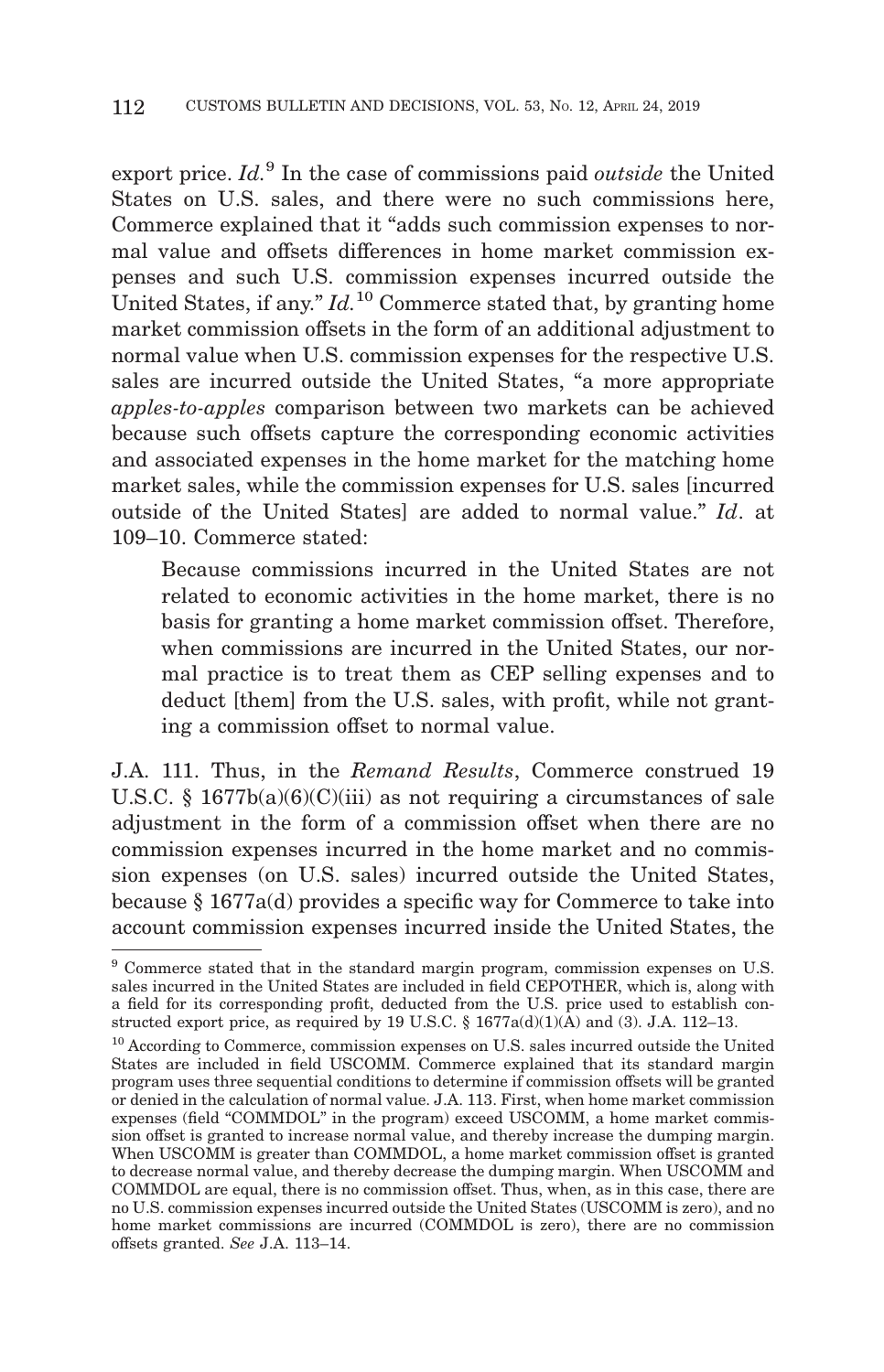only type of commission expenses at issue in this case. *Id.* at 107–16. Commerce stated that its interpretation of  $\S$  1677b(a)(6)(C)(iii) is consistent with the intent of the statute and the SAA, "thereby making a fair and equitable comparison between normal value and U.S. price through the granting of home market commission off-sets when commissions on U.S. sales are incurred outside the United States while denying such offsets when commissions on U.S. sales are incurred inside the United States, because such commissions incurred in the United States are treated as CEP selling expenses, pursuant to [19 U.S.C. § 1677a(d)]." *Id.* at 116. Specifically addressing § 351.410(e), Commerce stated that "[19 U.S.C. § 1677b](a)(6)(C)(iii) . . . , which is the legal basis for the regulation, requires the Department to make adjustments to normal value based on other differences in the circumstances of sale." Commerce continued, stating that although § 351.410(e) does not explicitly discuss an adjustment regarding a geographic distinction of U.S. commissions, Commerce's practice with regard to commission offsets is consistent with § 1677b(a)(6)(C)(iii). *Id.*

## C.

As noted, in *ABB II*, the Court of International Trade sustained Commerce's *Remand Results*. 273 F. Supp. 3d at 1200. The court began its analysis by noting that, although 19 U.S.C. §  $1677a(d)(1)(A)^{11}$  does not contain a geographical distinction on where commissions must be incurred, Commerce's implementing regulation references commissions that are *associated with commercial activity occurring in the United States*. *Id.* at 1194. The court further noted that the regulation provides that such commissions be treated as adjustments in the determination of constructed export price. *Id.* That regulation, set forth at 19 C.F.R. § 351.402(b), provides that "[i]n establishing constructed export price [under 19 U.S.C. § 1677a(d)], the Secretary will make adjustments for expenses *associated with commercial activities in the United States* that relate to the sale to an unaffiliated purchaser, no matter where or when paid." (Emphasis added.)

The Court of International Trade further noted that the SAA, which forms the rationale for the regulation, states that "[i]n constructed export price situations Commerce will deduct direct expenses incurred in the United States from the starting price in calculating the

<sup>&</sup>lt;sup>11</sup> Subsection (d) of 19 U.S.C. § 1677a is titled "Additional adjustments to constructed export price."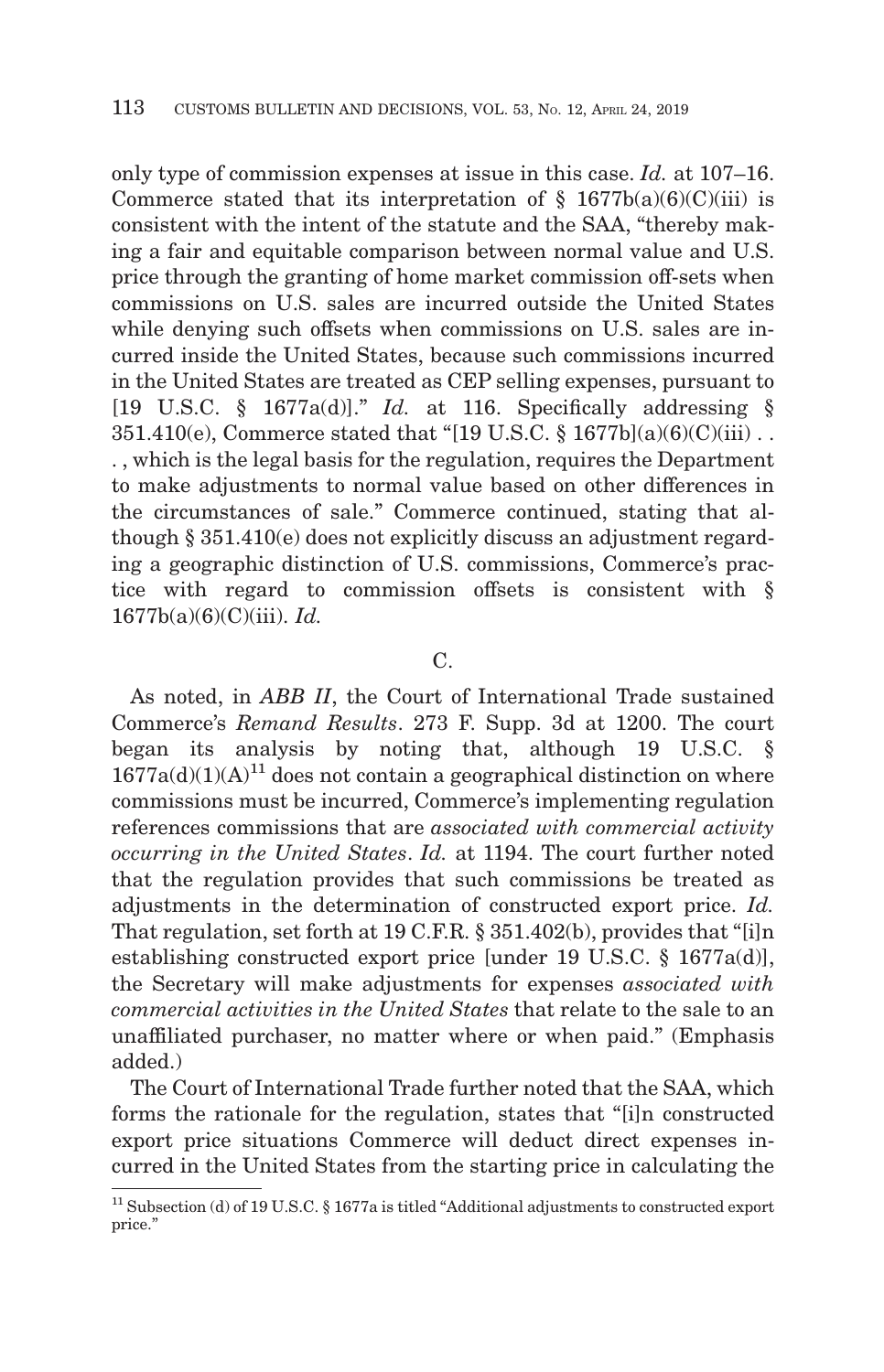constructed export price. However, *direct expenses and assumptions of expenses incurred in the foreign country on sales to the affiliated importer will form a part of the circumstances of sale adjustment* [provided for in 19 U.S.C. § 1677b(a)(6)(C)(iii)]." *ABB II*, 273 F. Supp. 3d at 1195 (quoting SAA at 828, 1994 U.S.C.C.A.N. at 4167 (emphasis in *ABB II*)). Thus, the court observed, the "SAA limits the circumstances of sale adjustment, including the home market commissions offset, *to direct expenses and assumptions of expenses incurred in the foreign country on sales to the affiliated importer*." *Id.* The Court of International Trade concluded its examination of the circumstances of sale adjustment by quoting the following statement from the SAA:

 $[19 \text{ U.S.C. } \S 1677b(a)(6)(C)]$  authorizes Commerce to adjust normal value to account for other differences . . . between export price (or constructed export price) and normal value that are wholly or partly due to differences in quantities, physical characteristics, or other differences in the circumstances of sale. *With respect to each of these adjustments, as well as all other adjustments, Commerce will ensure that there is no overlap or double-counting of adjustments*.

*Id.* (quoting SAA at 828, 1994 U.S.C.C.A.N. at 4167) (emphasis in *ABB II*).

Having considered 19 U.S.C. § 1677b(a)(6)(C)(iii), the Court of International Trade turned to Hyundai's argument that it was entitled to a circumstances of sale adjustment to normal value under 19 C.F.R. § 351.410(e). *See ABB II*, 273 F. Supp. 3d at 1196–97. The court rejected this argument. "Commerce," the Court of International Trade said, "correctly stated [in the *Remand Results*] that §  $1677b(a)(6)(C)(iii)$ , the statutory basis for 19 C.F.R. § 351.410(e), requires [Commerce] 'to make adjustments to *normal value* based on *other* differences in the circumstances of sale.'" *Id.* (quoting J.A. at 115–16 (first emphasis added, second emphasis in *ABB II*)). The court noted that the commissions in question were incurred in the United States on *constructed export price* sales, yet Hyundai sought an adjustment under provisions for calculating *normal value* "instead of relying on the statutory provision that governs *constructed export price* calculation, the regulation implementing that provision, and its legislative history." *Id*. at 1196 (emphasis added). The Court of International Trade thus endorsed Commerce's decision in the *Remand Results* to not grant a commission offset to normal value where there were no commission expenses incurred in the home market on home market sales and no commission expenses incurred outside the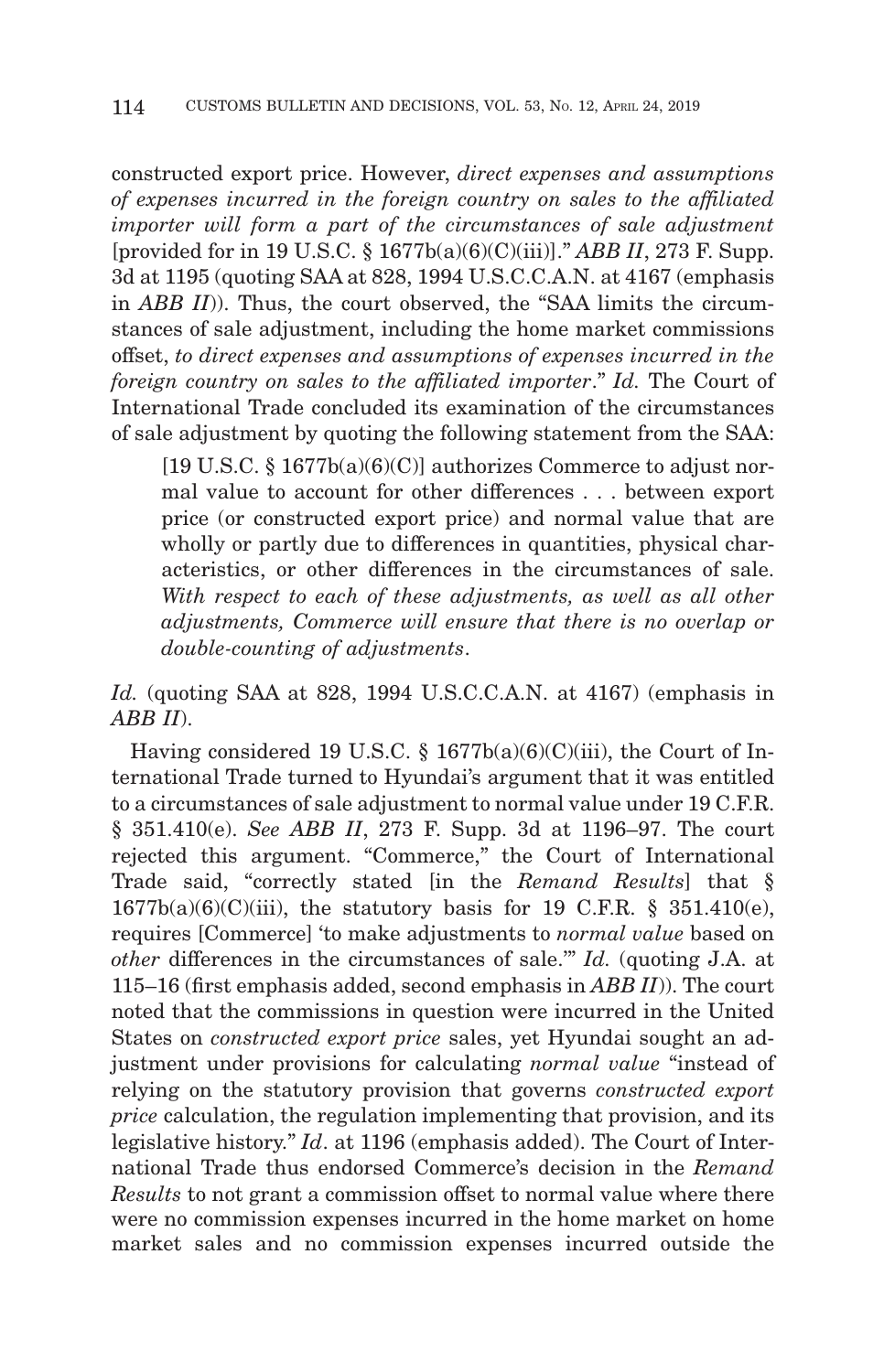United States on U.S. sales, but only commission expenses incurred inside the United States on U.S. sales.

#### D.

Our review of Commerce's interpretation and implementation of a statutory scheme is governed by *Chevron, U.S.A., Inc. v. Natural Resources Defense Council, Inc.*, 467 U.S. 837 (1984). Under *Chevron's* two-part framework, we first ask "whether Congress has directly spoken to the precise question at issue." *Id.* at 842. If it has, "that is the end of the matter," and we "must give effect to the unambiguously expressed intent of Congress." *Id.* at 842–43. However, "if the statute is silent or ambiguous with respect to the specific issue, the question for the court is whether the agency's answer is based on a permissible construction of the statute." *Id.* at 843. A permissible construction of a statute is one that is reasonable. *Dongbu Steel Co. v. United States*, 635 F.3d 1363, 1369–70 (Fed. Cir. 2011).

The "precise question" at issue in this case is whether, under 19 U.S.C. § 1677b(a)(6)(C)(iii), Commerce should adjust normal value through a commission offset, when no commission expenses are incurred on home market sales and no commission expenses are incurred outside the United States on U.S. sales, but commission expenses are incurred inside the United States on constructed export price sales in the United States. The language of 19 U.S.C. § 1677b(a)(6)(C)(iii), as well as the analysis of Commerce in the *Remand Results* and the analysis of the Court of International Trade in *ABB II*, make clear that Congress has not spoken to this question. Indeed, on appeal neither Hyundai, nor ABB, nor the government argues otherwise. Thus, we must determine whether Commerce's construction of 19 U.S.C. §  $1677b(a)(6)(C(iii))$  in this case was reasonable.

Hyundai argues that Commerce's approach is unreasonable because "it results in asymmetric adjustments that arbitrarily increase dumping margins and causes similar situations to be treated differently." Appellants Br. 20. In making this argument, Hyundai starts from the premise that, regardless of whether an adjustment for expenses is made directly to export price/constructed export price or to normal value, or whether an adjustment is made by adjusting normal value to compensate for the differences between the expenses incurred on export price/constructed export price sales and sales used as normal value, a "symmetrical adjustment" must be made. Appellants Br. 21–22. According to Hyundai, this is consistent with the statutory requirement that "a fair comparison shall be made between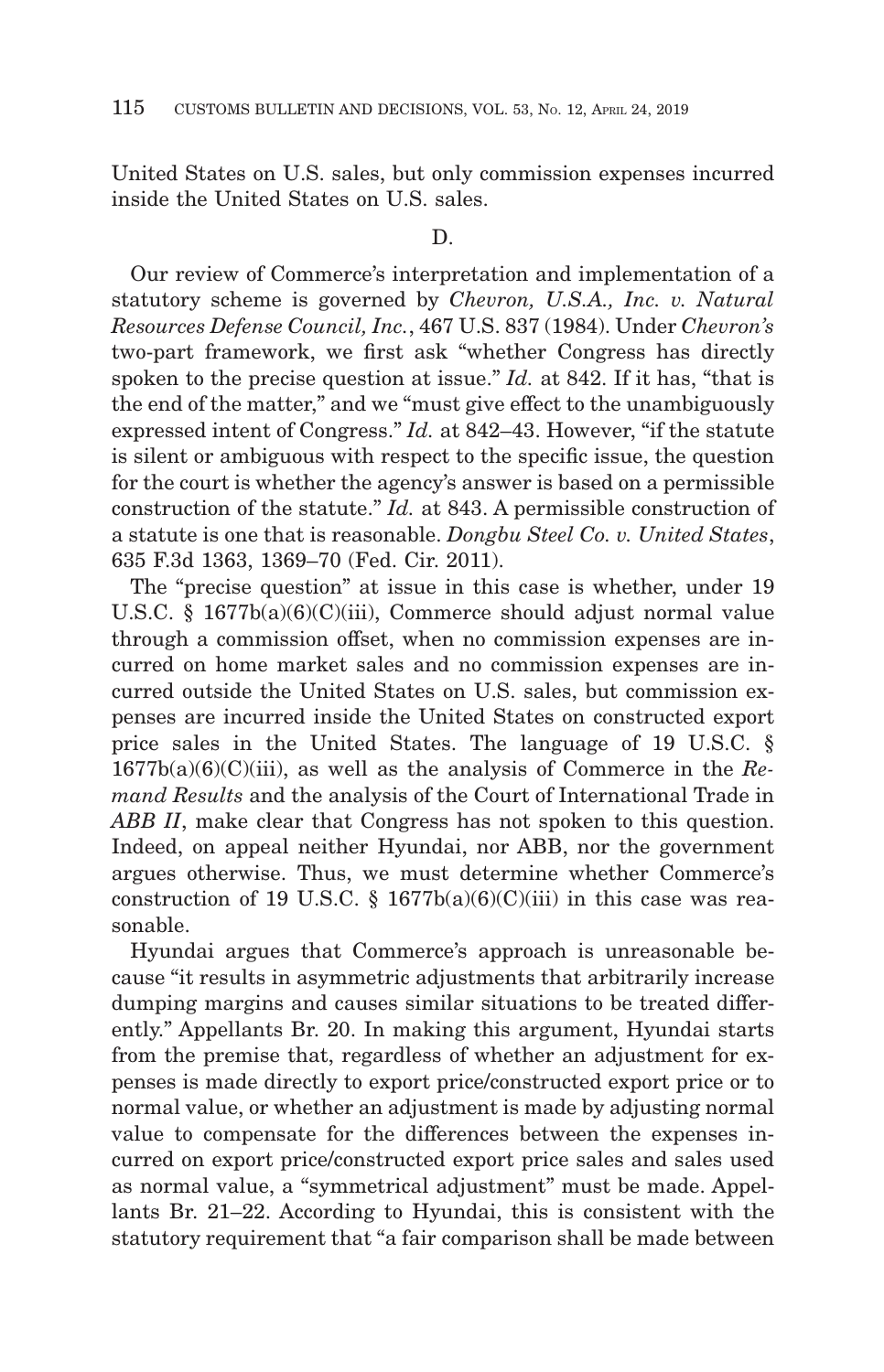the export price or constructed export price and normal value." *Id.* at 22 (citing 19 U.S.C. § 1677b(a)). Hyundai also argues that this symmetry is required by Commerce's regulation at 19 C.F.R. § 351.410(e), which states that "[t]he Secretary normally will make a reasonable allowance for other selling expenses if the Secretary makes a reasonable allowance for commissions in one of the markets under consideration[], and no commission is paid in the other market under consideration." Appellants Br. 19. Most importantly for Hyundai, the regulation sets forth only a single condition for making a commission offset: "a reasonable allowance [is made] for commissions in one of the markets under consideration[], and no commission is paid in the other market under consideration." *See* Appellants Br. 24 (quoting 19 C.F.R. § 351.410(e)).

Hyundai seeks to buttress its argument by positing six scenarios that it says result from Commerce's "interpretation of the commission offset regulation" in the *Remand Results*. Appellants Br. 26.12 Hyundai takes the position that the only one of these scenarios in which a commission offset is not applied to normal value is the scenario that applies in this case, Scenario 6, where no commissions were incurred in the home market or outside the United States on U.S. sales, but commissions were incurred inside the United States on constructed export price sales in the United States. Hyundai argues that Commerce's approach in the *Remand Results* thus results in "disparate treatment of similar situations [that] is clearly unreasonable." Appellants Br. 30 (citing *Dongbu Steel Co*., 635 F.3d at 1372–73).

In the *Remand Results*, Commerce found that Hyundai was not entitled to a circumstances of sale adjustment under 19 U.S.C. §  $1677b(a)(6)(C(iii)$  and 19 C.F.R. § 351.410(e). The basis for that find-

Scenario 6: "U.S. CEP Sale–No Commissions Are Incurred in the Country of Export on Sales Used as Normal Value–Commissions Are Incurred *Inside* the United States on U.S. Sales."

Appellants Br. 26–30.

<sup>&</sup>lt;sup>12</sup> Hyundai presents the following six scenarios:

Scenario 1: "U.S. EP Sale–Commissions Are Incurred in the Country of Export on Sales Used as Normal Value–No Commissions Are Incurred on U.S. Sales";

Scenario 2: "U.S. EP Sale–No Commissions Are Incurred in the Country of Export on Sales Used as Normal Value–Commissions Are Incurred *Outside* the United States on U.S. Sales";

Scenario 3: "U.S. EP Sale–No Commissions Are Incurred in the Country of Export on Sales Used as Normal Value–Commissions Are Incurred *Inside* the United States on U.S. Sales";

Scenario 4: "U.S. CEP Sale–Commissions Are Incurred in the Country of Export on Sales Used as Normal Value–No Commissions Are Incurred on U.S. Sales";

Scenario 5: "U.S. CEP Sale–No Commissions Are Incurred in the Country of Export on Sales Used as Normal Value–Commissions Are Incurred *Outside* the United States on U.S. Sales"; and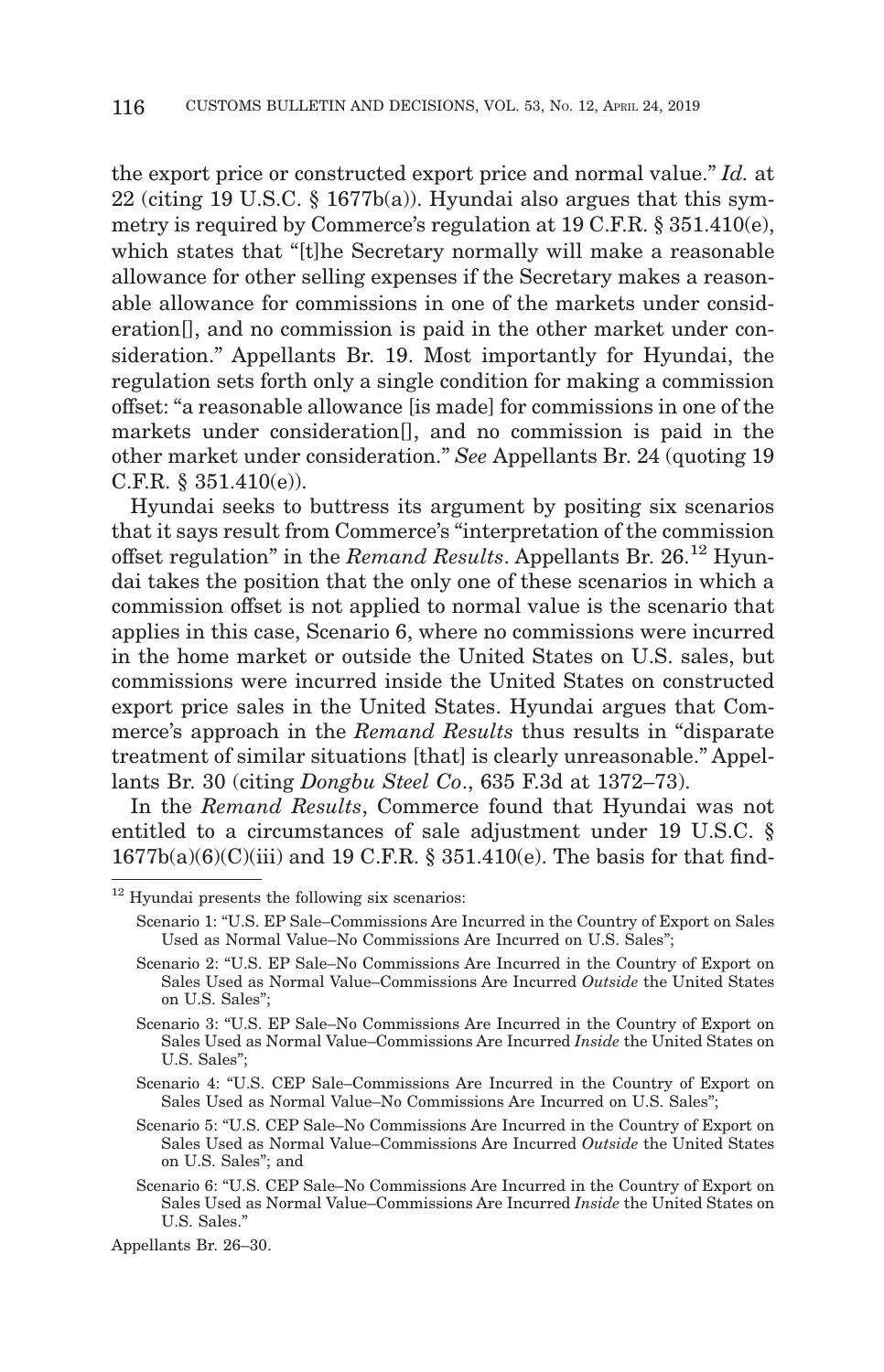ing was Commerce's determination that § 1677a(d) provides a specific way to take into account U.S. commission expenses that are incurred in the United States. Commerce's rationale is that when all commission expenses are incurred in the United States and there are no commission expenses incurred in the home market and no commission expenses incurred outside the United States on U.S. sales for which a compensation must be made, an "apples to apples comparison" of normal value to constructed export price (after deducting U.S.-incurred commissions) can be made without the need for a commission offset. *See* J.A. 115. At the same time, Commerce views its construction of § 351.410(e) as consistent with its interpretation of the statute. As the Court of International Trade noted, Commerce's approach in the *Remand Results* draws a distinction "between U.S. commissions that result in an adjustment in the determination of constructed export price and U.S. commissions that may, instead, result in a circumstance of sale adjustment or commission offset in the determination of normal value." *ABB II*, 273 F. Supp. 3d at 1193. Like the Court of International Trade, we conclude that Commerce's approach represents a reasonable construction of 19 U.S.C. § 1677b(a)(6)(C)(iii).

As noted above, the SAA states that "[i]n constructed export price situations Commerce will deduct direct expenses incurred in the United States from the starting price in calculating the constructed export price." SAA at 828, 1994 U.S.C.C.A.N. at 4167. "However," the SAA continues, "direct expenses and assumptions of expenses incurred in the foreign country on sales to the affiliated importer will form a part of the circumstances of sale adjustment." *Id.* Here, there were no "direct expenses and assumptions of expenses incurred in the foreign country on sales to the affiliated importer" to form part of a circumstances of sale adjustment.

Commerce's approach is consistent with the SAA. The approach recognizes that a circumstances of sale adjustment to normal value based upon commission expenses incurred in the United States on constructed export price sales is not contemplated by 19 U.S.C. §  $1677b(a)(6)(C(iii)$  when, as here, there are no commission expenses incurred on home market sales and no commission expenses incurred outside the United States on U.S. sales. That is because, under these circumstances, there are no "direct expenses and assumptions of expenses in the foreign country on sales to the affiliated importer" to "form a part of the circumstances of sale adjustment." SAA at 828, 1994 U.S.C.C.A.N. at 4167. Moreover, once Commerce deducted the commission expenses incurred in the United States in calculating constructed export price, there was no difference in the circumstances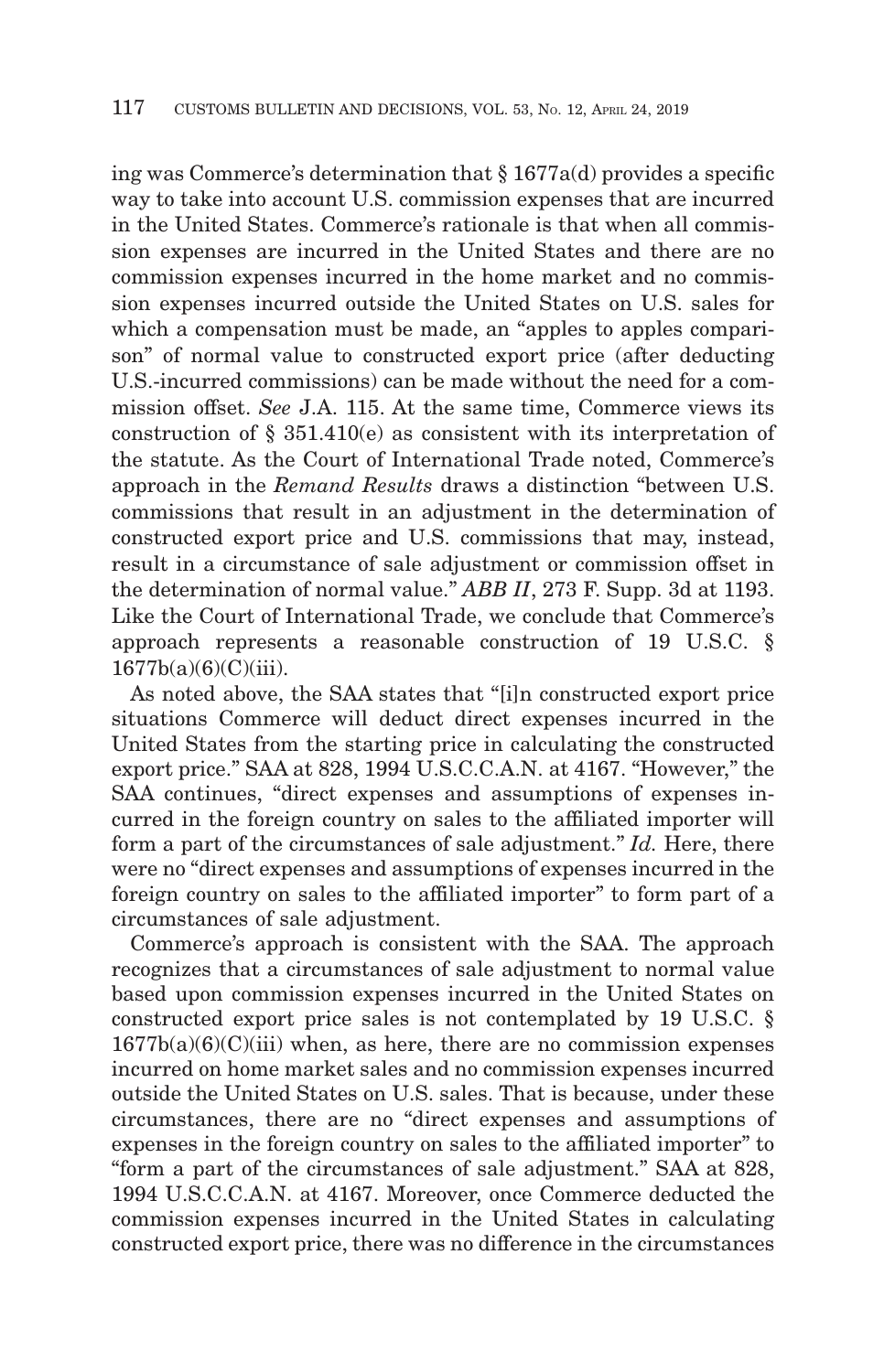of sales in the home market and the U.S. market for which an adjustment had to be made. That is because no commission expenses were ever incurred in the home market and no commission expenses were ever incurred outside the United States on U.S. sales, and because the commission expenses that were incurred in the U.S. market were deducted in the calculation of constructed export price. In other words, the circumstances of sales in the two markets were rendered the same–no commissions were paid in one market (the home market) and the commissions that were paid in the other market (the U.S. market) were deducted, or eliminated, in the calculation of constructed export price. The statute itself states that a circumstances of sale adjustment is directed to achieving a "fair comparison" between normal value and export price/constructed export price. 19 U.S.C. § 1677b(a). Commerce's approach achieves that goal by rendering the home market side of the equation and the U.S. market side of the equation comparable.

Commerce's approach also recognizes the SAA's command that "Commerce will ensure that there is no overlap or double-counting of adjustments." SAA at 828, 1994 U.S.C.C.A.N. at 4167; *see also* 19 C.F.R.  $\S$  351.401(b)(2) (prohibiting the double counting of adjustments). We thus agree with ABB, ABB Br. at 38, that to deduct the commissions from Hyundai's constructed export price sales under 19 U.S.C  $\S$  1677a(d)(1)(A) and then to account for them again by granting a commission offset under 19 U.S.C. § 1677b(a)(6)(C)(iii) would constitute impermissible double counting.

Finally, as noted above, Hyundai presents six scenarios to support its argument that Commerce's approach "unnecessarily treats one circumstance[, Scenario 6,] differently from all [the] others and, therefore, is unreasonable." Appellants Br. 25. Hyundai contends that *Dongbu Steel* therefore requires reversal. We are not persuaded by this argument. First, we have just explained why Commerce's approach in this case was reasonable. Second, Scenarios 1–5 are all based on hypothetical facts different from those before us. Thus, they do not present the situation of similar circumstances being treated differently. And third, Hyundai's reliance on *Dongbu Steel* is, in any event, misplaced. In *Dongbu Steel*, Commerce had interpreted a single statutory provision as having opposite meanings when applied to antidumping investigations and administrative reviews. 635 F.3d at 1365, 1371. Under those circumstances, we held that Commerce had failed to adequately explain why it had interpreted the statute inconsistently. *Id.* at 1372–73. We thus vacated the Court of International Trade's decision and remanded for further proceedings "to give